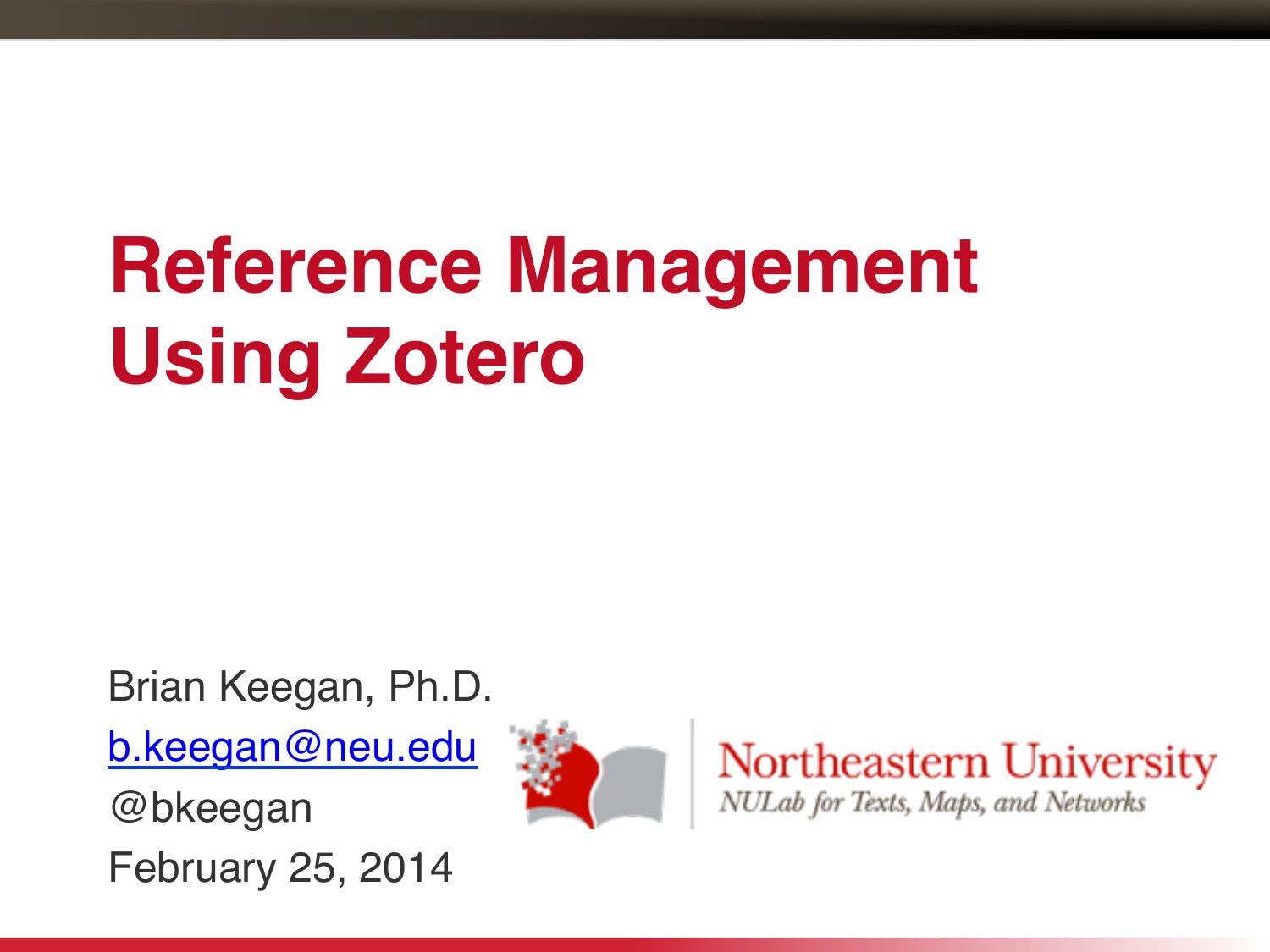#### Outline\*

- Background and installation (~10 min)
- Adding items (~15 min)
- Organization (~15 min)
- Citing and writing (~15 min)
- Syncing and collaborating  $(\sim 15 \text{ min})$
- Questions and wrap-up (~10 min)

\* Adapted from

- http://zoteromusings.wordpress.com/agenda-for-a-one-day-advancedzotero-workshop/
- https://www.zotero.org/support/start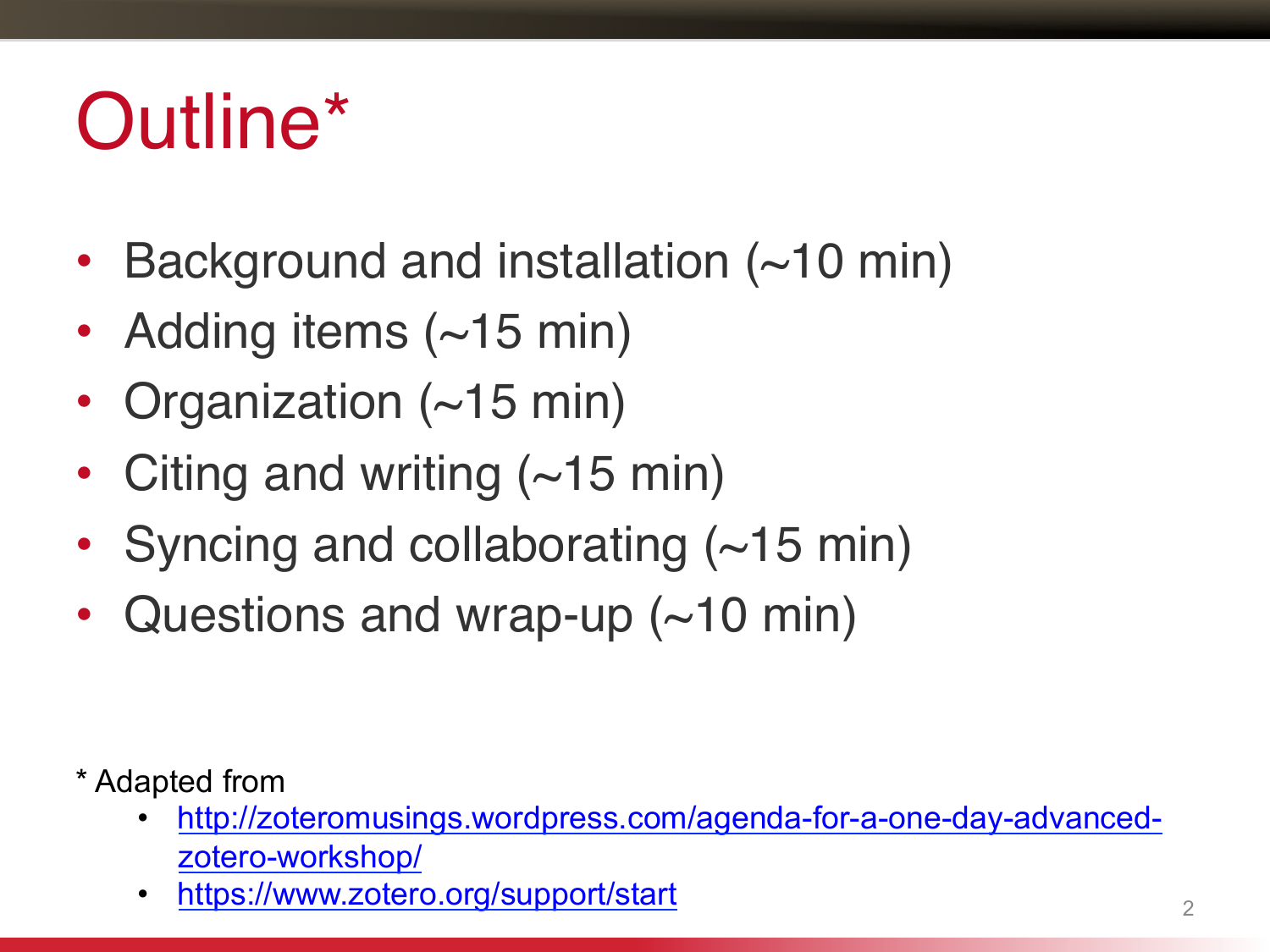#### **Outline**

- **Background and installation (~10 min)**
	- **Features to consider for reference management**
	- **Background and history on Zotero**
	- **Installation and setup**
- Adding items (~15 min)
- Organization (~15 min)
- Citing and writing  $(-15 \text{ min})$
- Syncing and collaborating  $(\sim 15 \text{ min})$
- Questions and wrap-up (~10 min)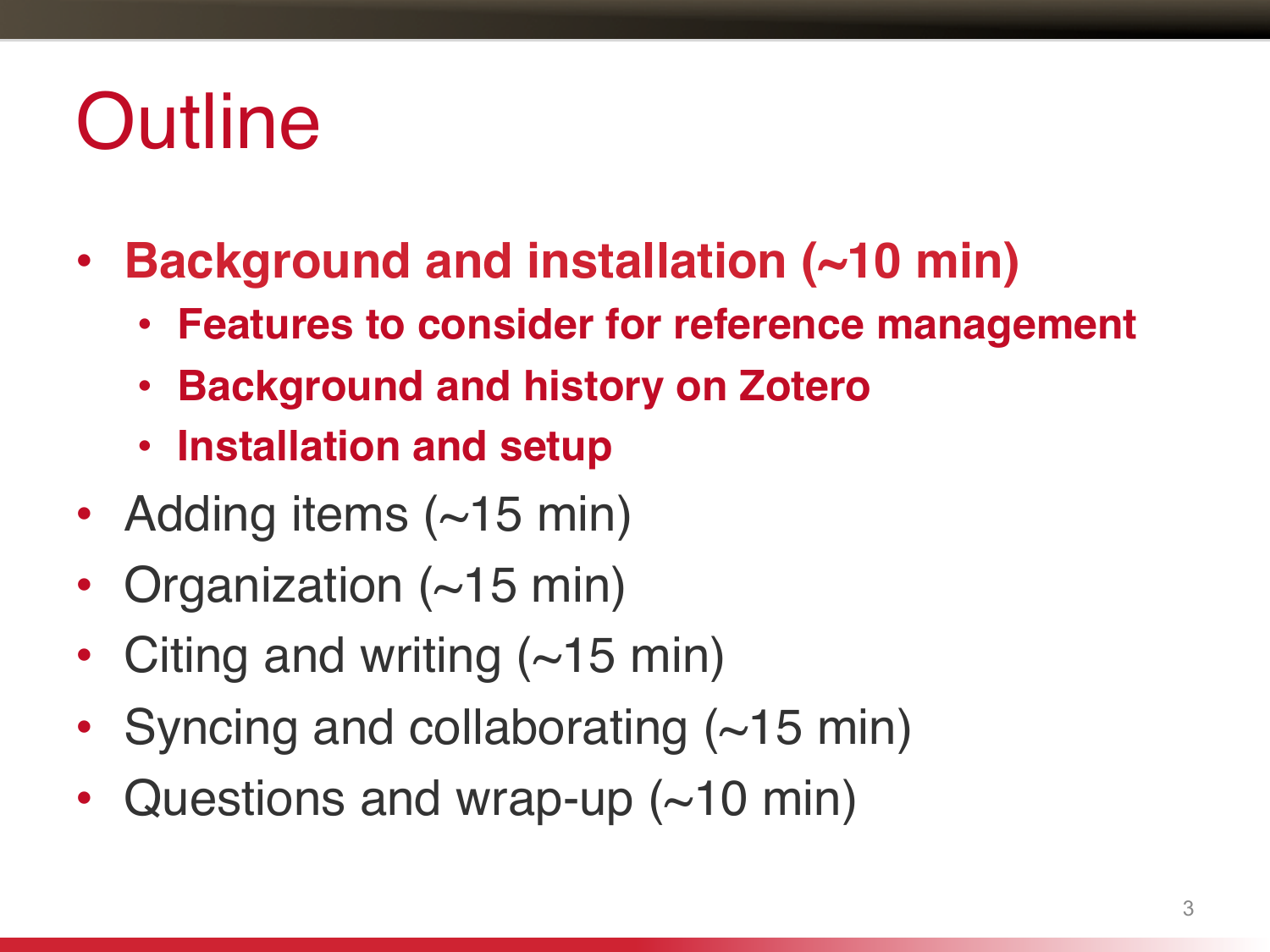#### Reference Management Tools

# **EndNote** zotero **AA MENDELEY** <u>A</u> Ref Works



## Water BibDesk citeulike EEE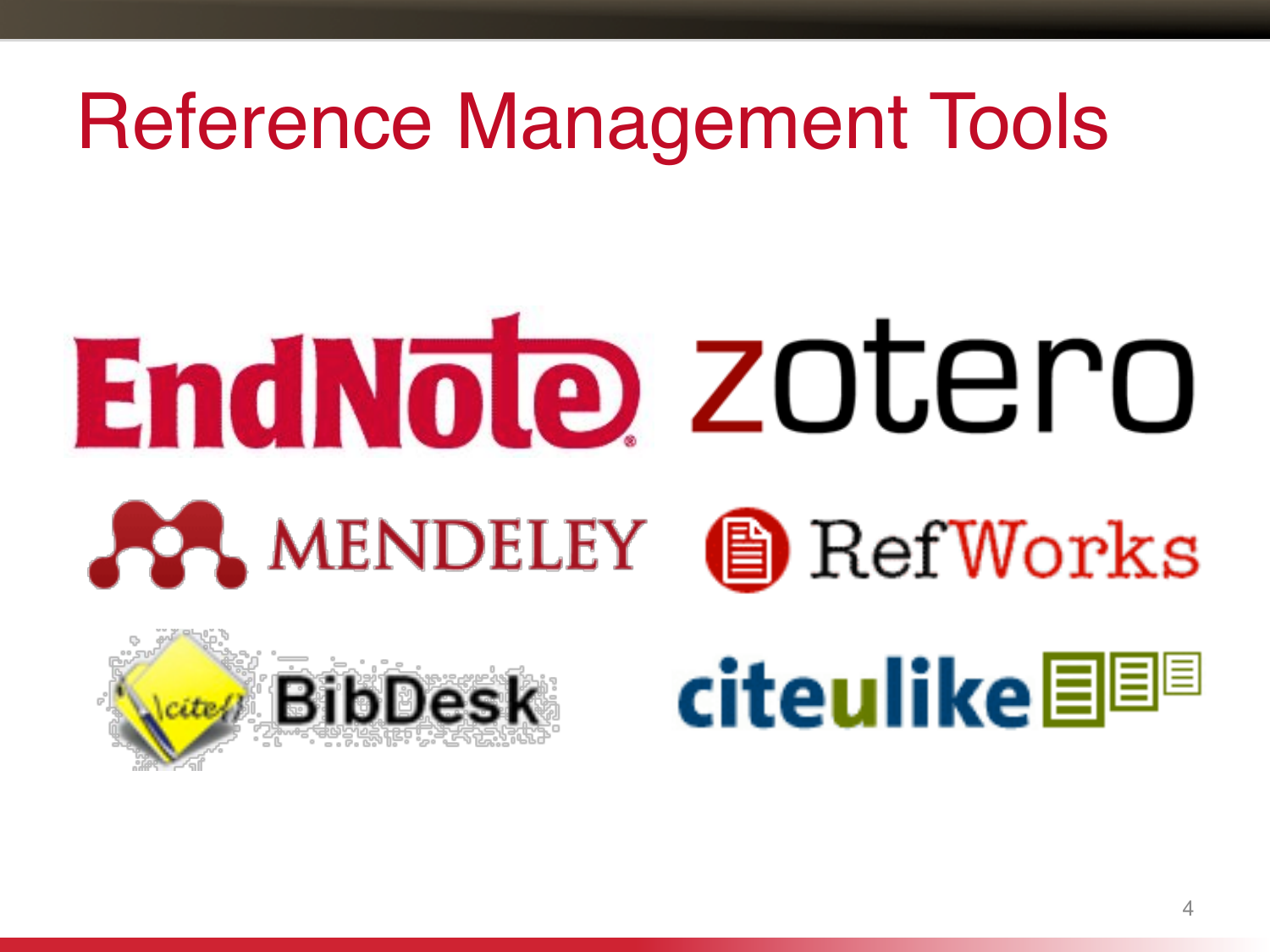#### Important Features to Consider

- Cloud storage/synchronization
	- Where does my data live?
- Group collaboration
	- Can I share my library with others?
- Workflow integration
	- Does this work with my paper writing process?
- Cost and licensing
	- How much will this cost me?
- Support and community
	- Where do I go for help?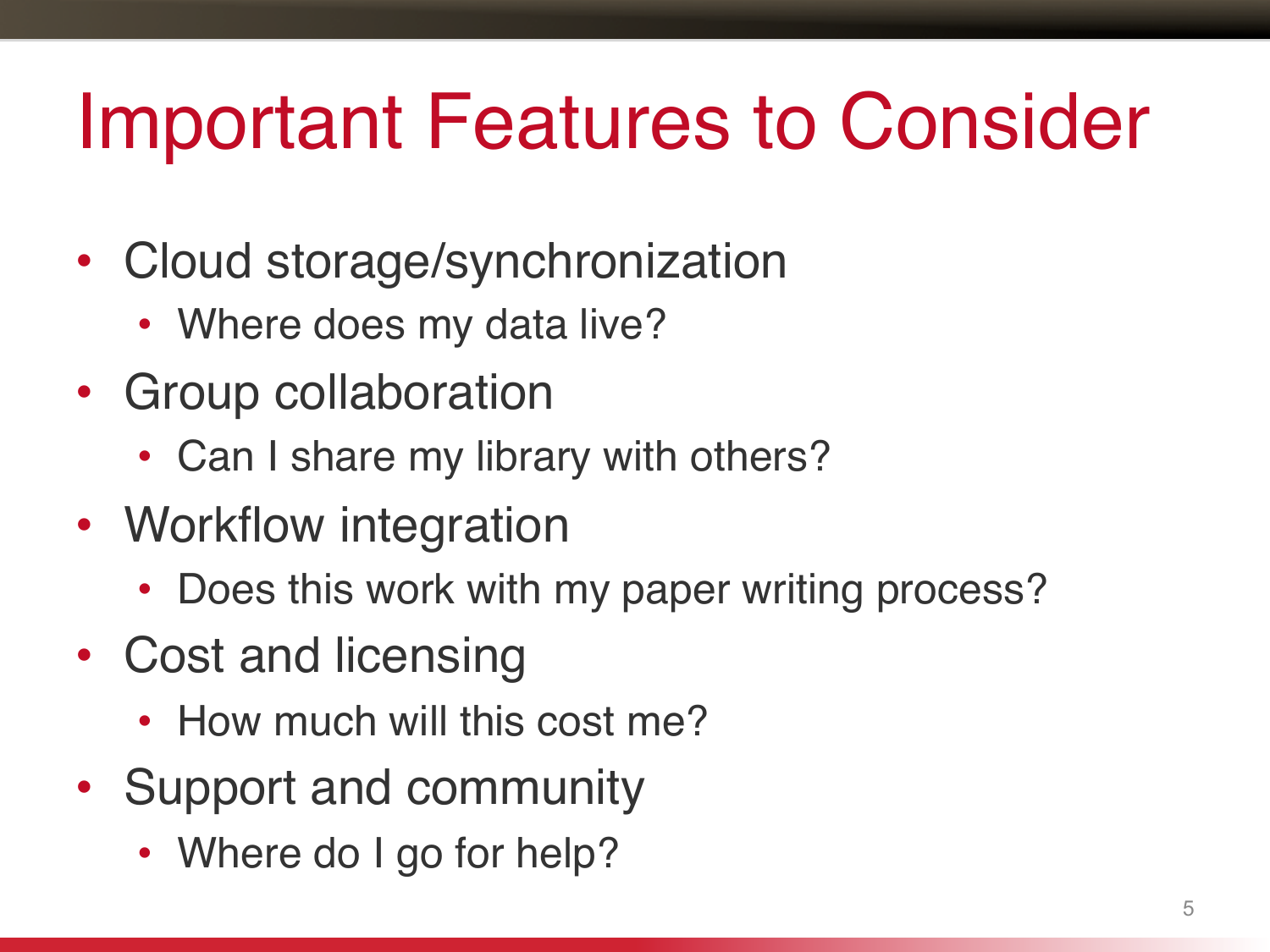#### Zotero Features

- Cloud storage/synchronization
	- First 300MB free
- Group collaboration
	- Yup
- Workflow integration
	- Extensions + connectors for browsers, Word, & more
- Cost and licensing
	- Libre & Gratis Open Source (AGPL)
- Support and community
	- Actively maintained for PC, Mac, & Linux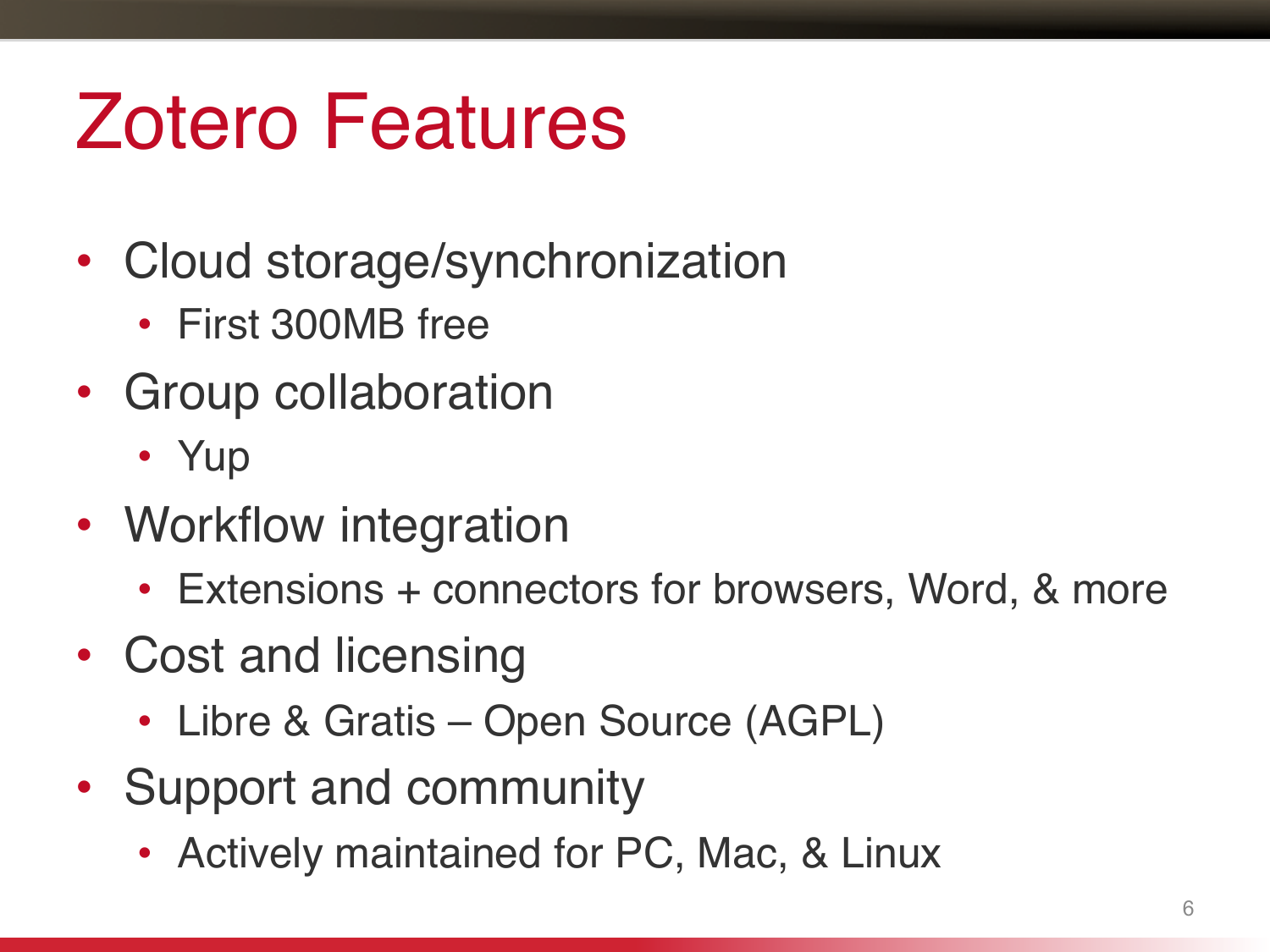#### Background

- **zotëro-j** [zɔtərɔj] master, acquire
	- Random search through secondary languages to find sticky but unique name – Albanian, in this case
	- Common tradition from other open-source projects: Wiki (Hawaiian), Ubuntu (Bantu), Ushahidi (Swahili)
- Produced by Center for History and New Media at George Mason University
	- Dan Cohen, Josh Greenberg, & Dan Stillman
	- Support from Mellon & Sloan Foundations, user fees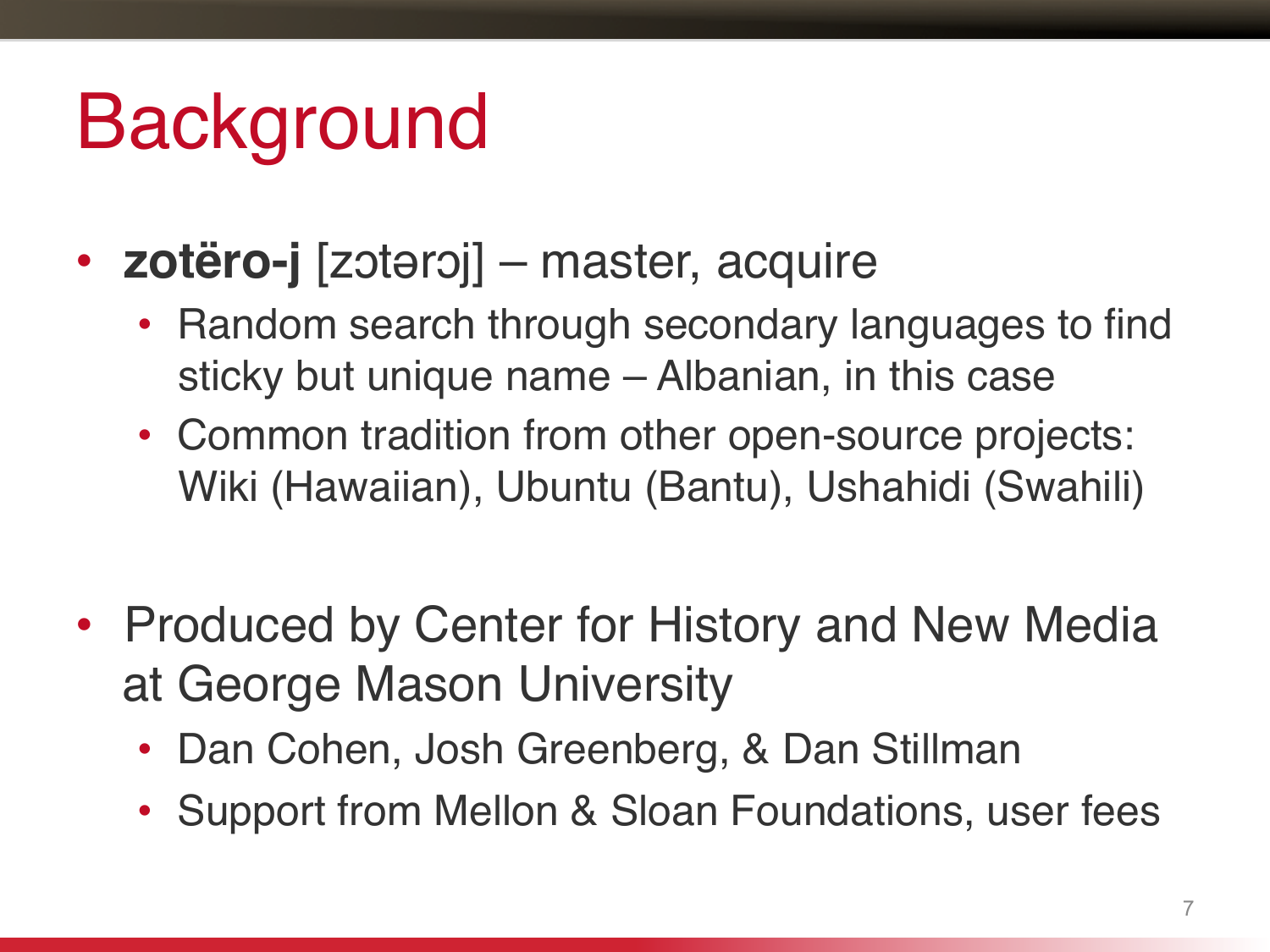#### Background – History

- Version 1 released in October 2006
- Sued by Thomson Reuters in 2008 for making it possible to import/export Endnote styles
	- Dismissed in 2009, appeal withdrawn in 2011
- On-going active development
	- Version 2 released in February 2010
	- Version 3 released in January 2012
	- Version 4 released in April 2013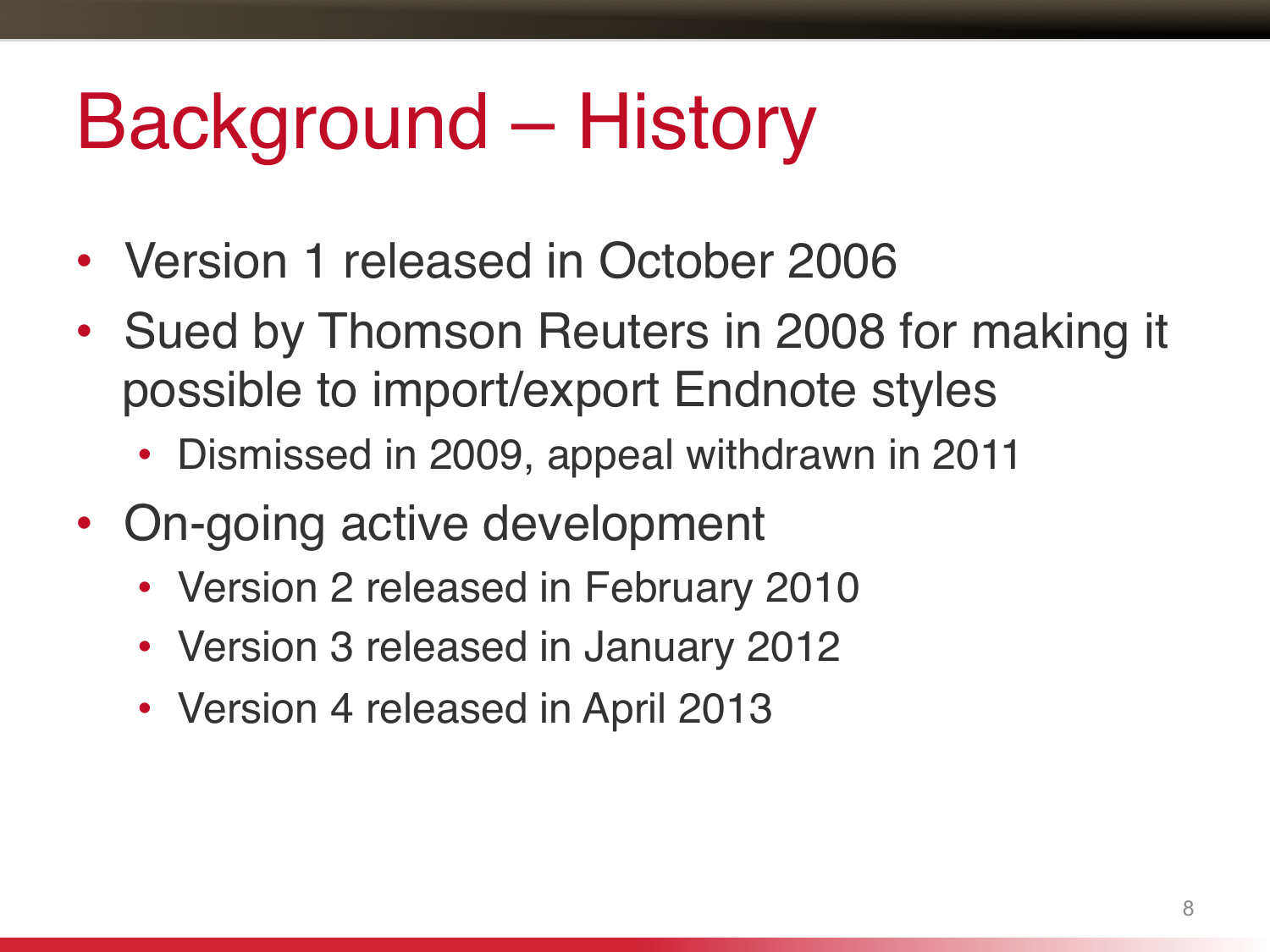#### Get it!

## https://www.zotero.org/

- If you only use Firefox:
	- Zotero for Firefox
- If you use a mix of Chrome, Safari, or Firefox:
	- Zotero Standalone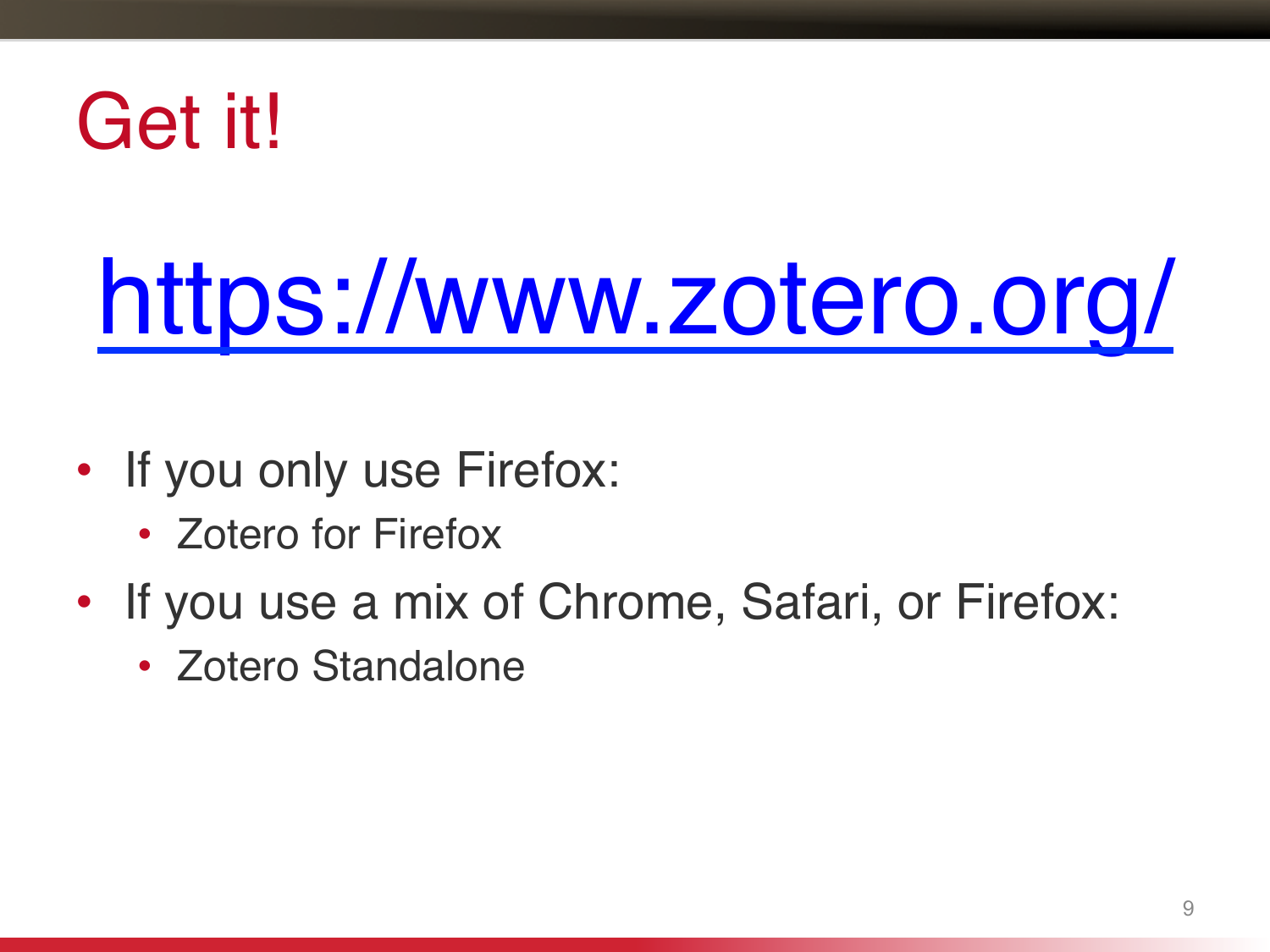### Basic ontology

- Items
	- Contain attachments (PDF, JPG, HTML, Tags, Notes)
	- Customizable metadata fields
- Collections
	- Contain items or other collections
- Groups
	- Belong to one or more people
	- Contain collections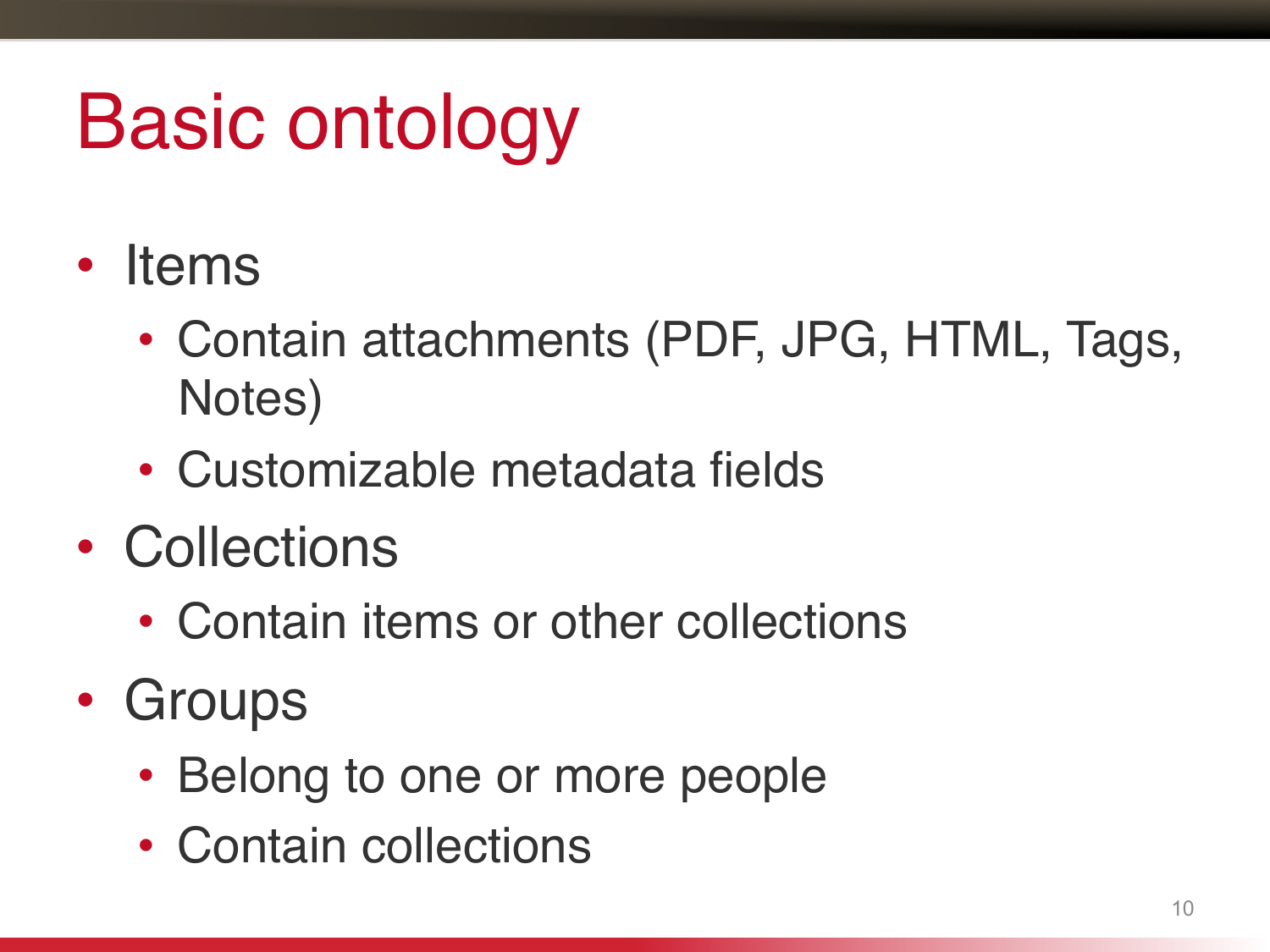#### **Outline**

- Background and installation (~10 min)
- **Adding items (~15 min)**
	- **Via web tool**
	- **Via identifier**
	- **Importing from other formats**
- Organization (~15 min)
- Citing and writing  $(\sim 15 \text{ min})$
- Syncing and collaborating  $(\sim 15 \text{ min})$
- Questions and wrap-up (~10 min)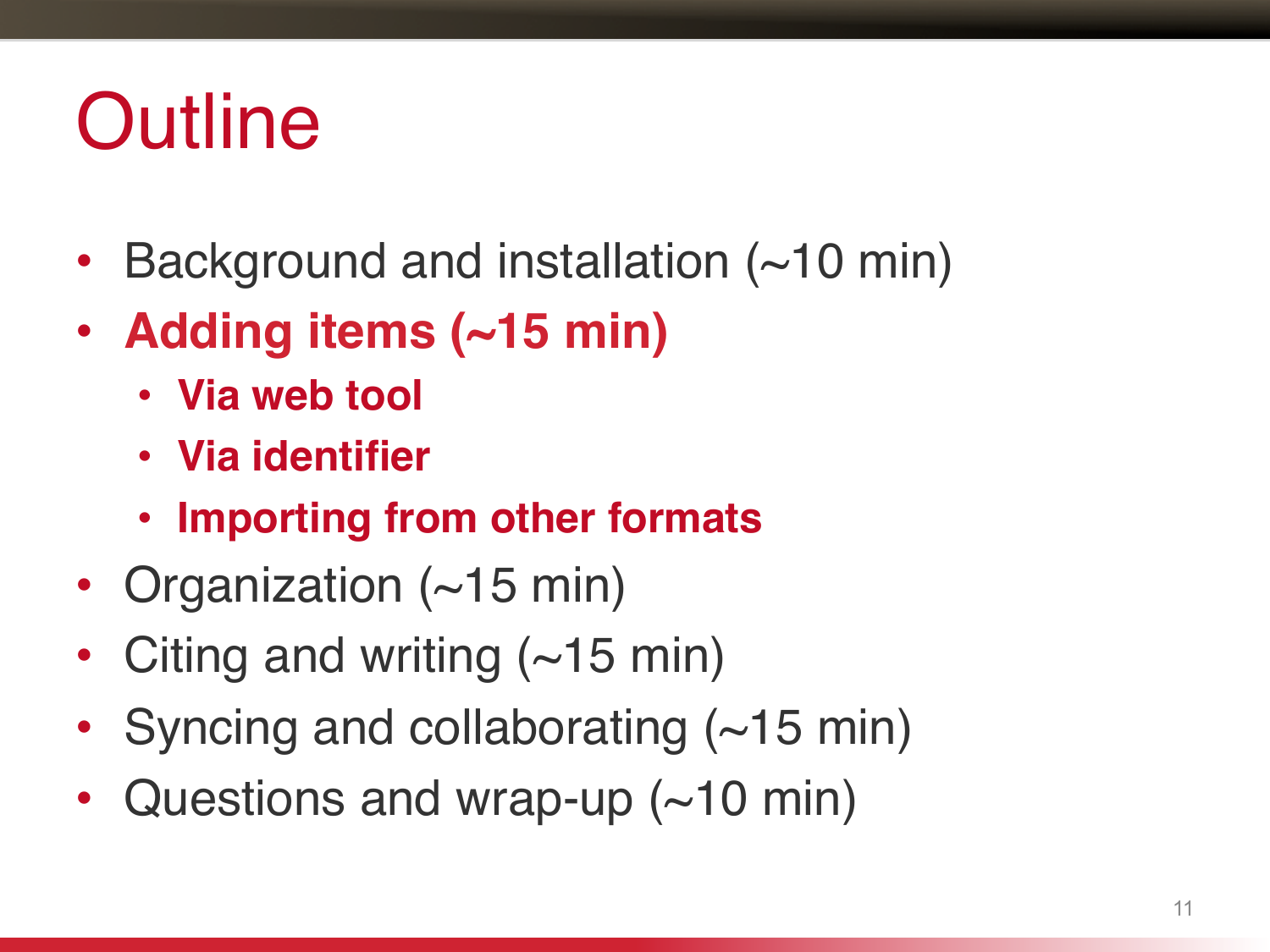#### Adding via web tool

- Make sure Zotero is open and in the collection you want to catch incoming items
- Navigate to a scholarly web resource
	- JSTOR, NEU Library, Amazon, etc.
- Click on item or collection icon in URL bar
- Be amazed at the sorcery!
- Go back to Zotero to review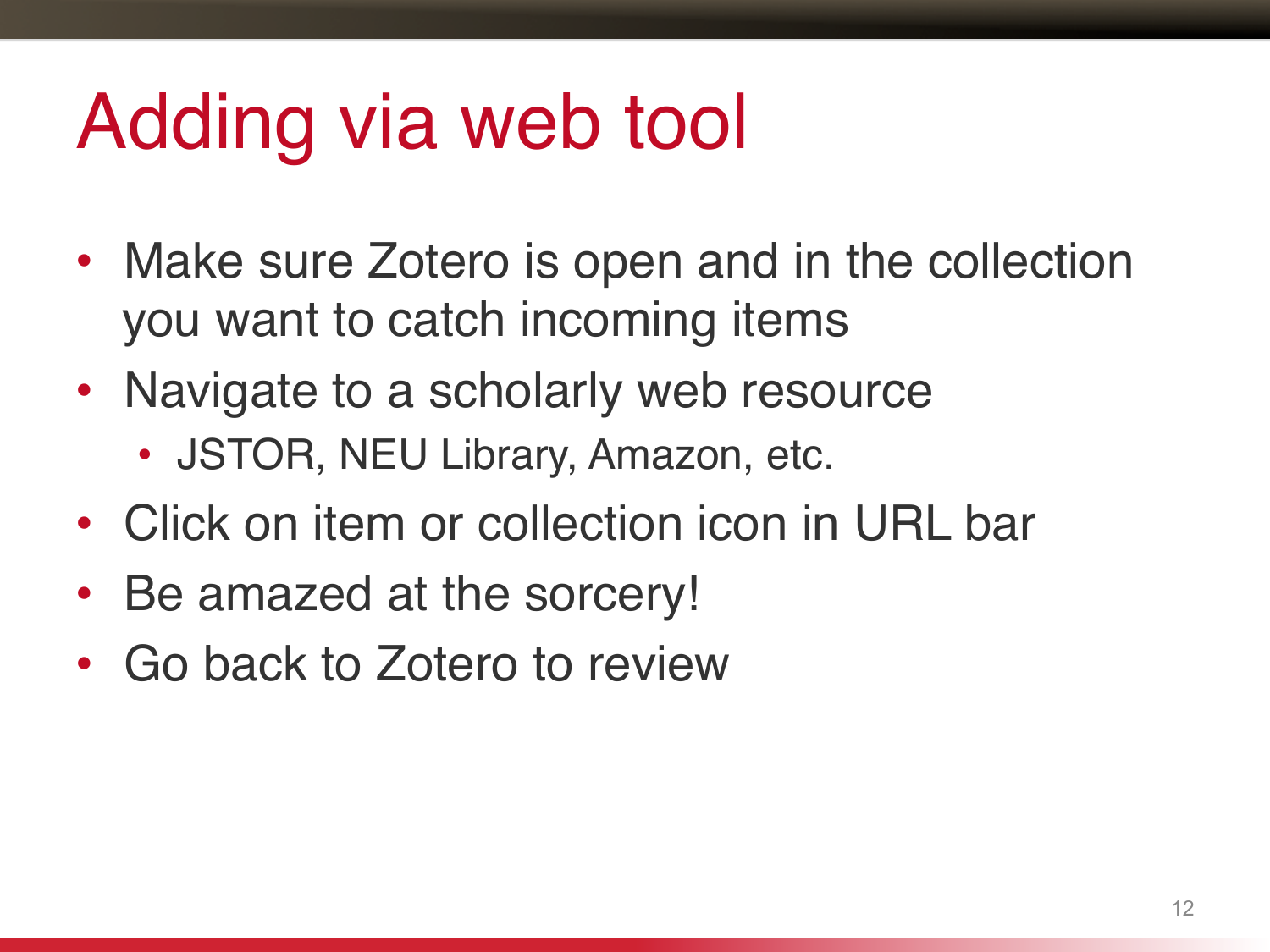#### Adding via identifier

- Click the magic wand at top
- Enter identifier
	- ISBN, DOI, PMID, etc.
- Add PDFs, images, webpages, etc. manually beneath new item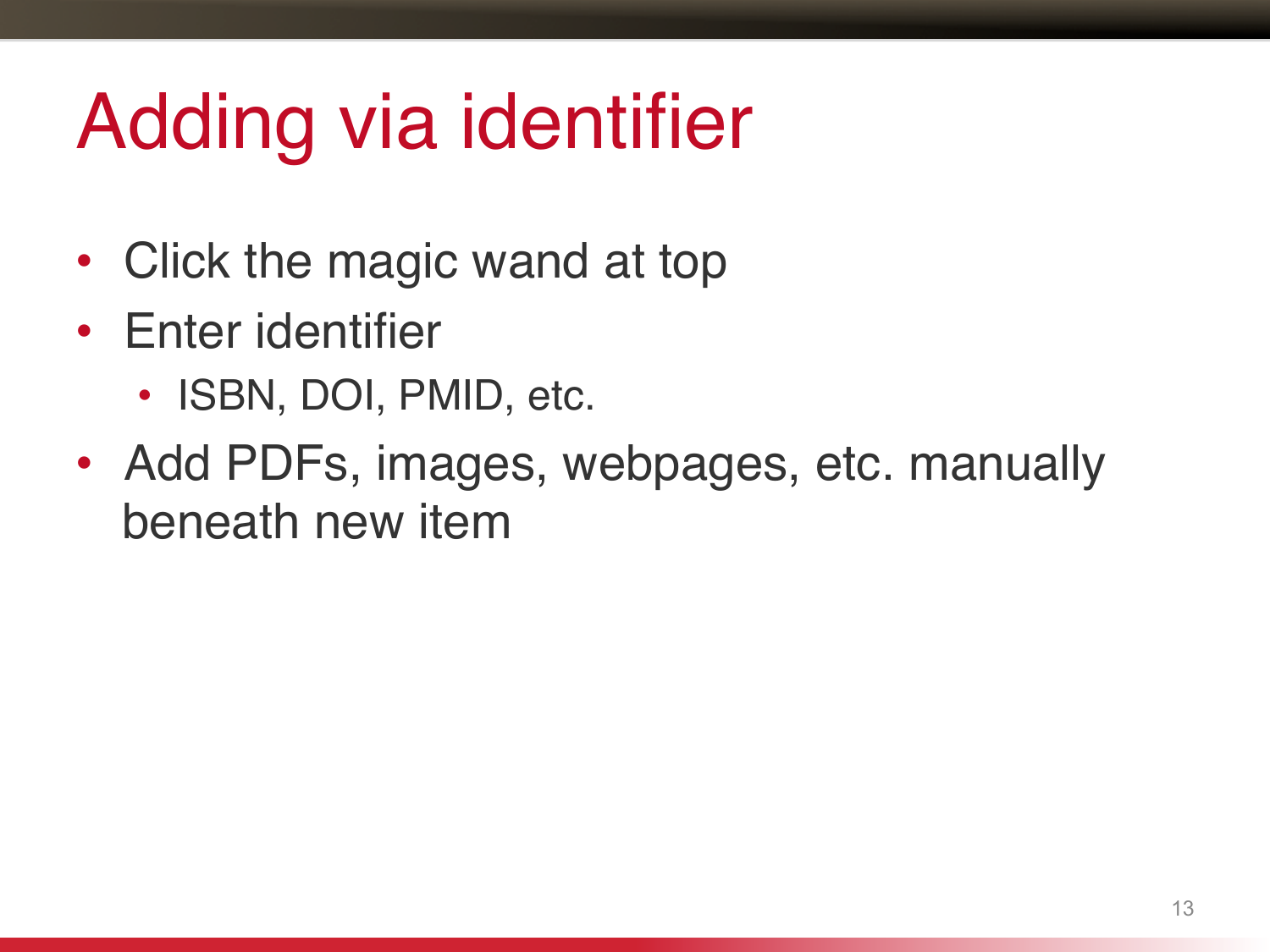#### Adding via drag-and-drop

- Drag a PDF, JPG, etc. from folder into Zotero
- For PDFs, attempt to "Retrieve Metadata" to automatically populate citation fields and create a parent item
	- Careful not to over-do this or you'll hit API limits!
- For other file formats, create a parent item and enter citation field information manually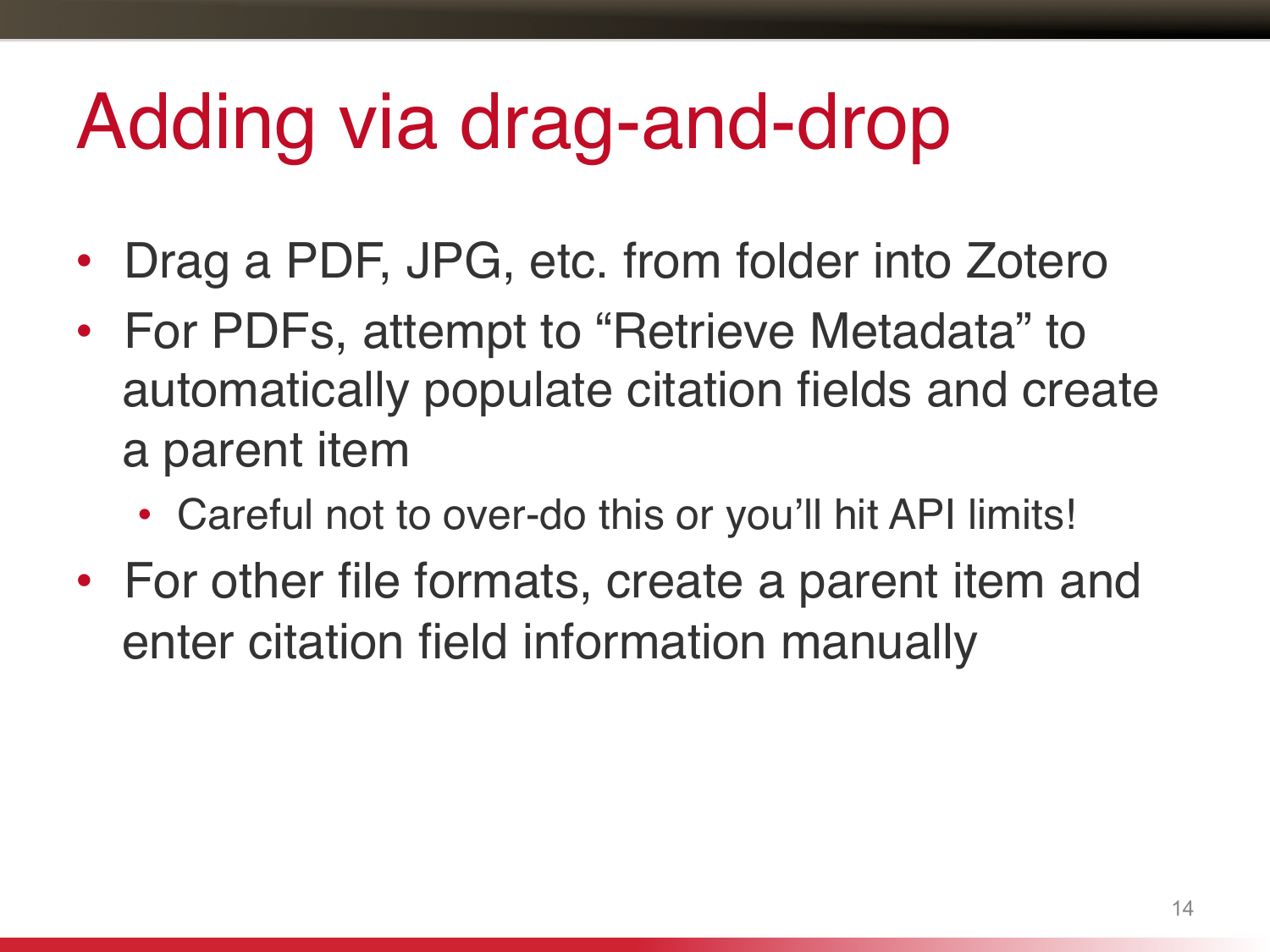#### Adding via import

- Zotero can import from many other bibliographic file formats
	- MODS, BibTeX, RIS
	- File > Import
- EndNote requires more work:
	- https://www.zotero.org/support/kb/ importing\_records\_from\_endnote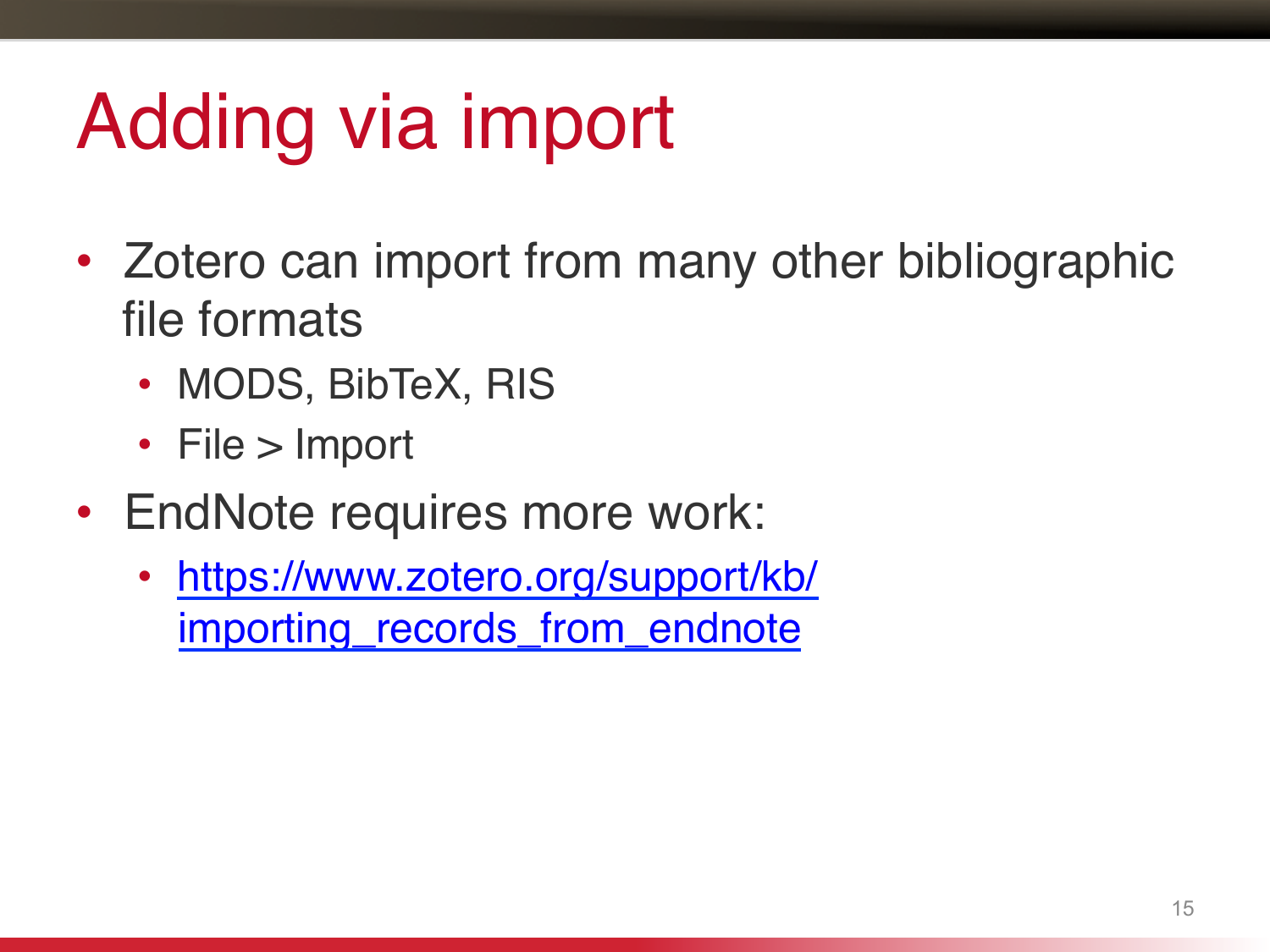#### Adding manually

• Worst case scenario if everything else breaks!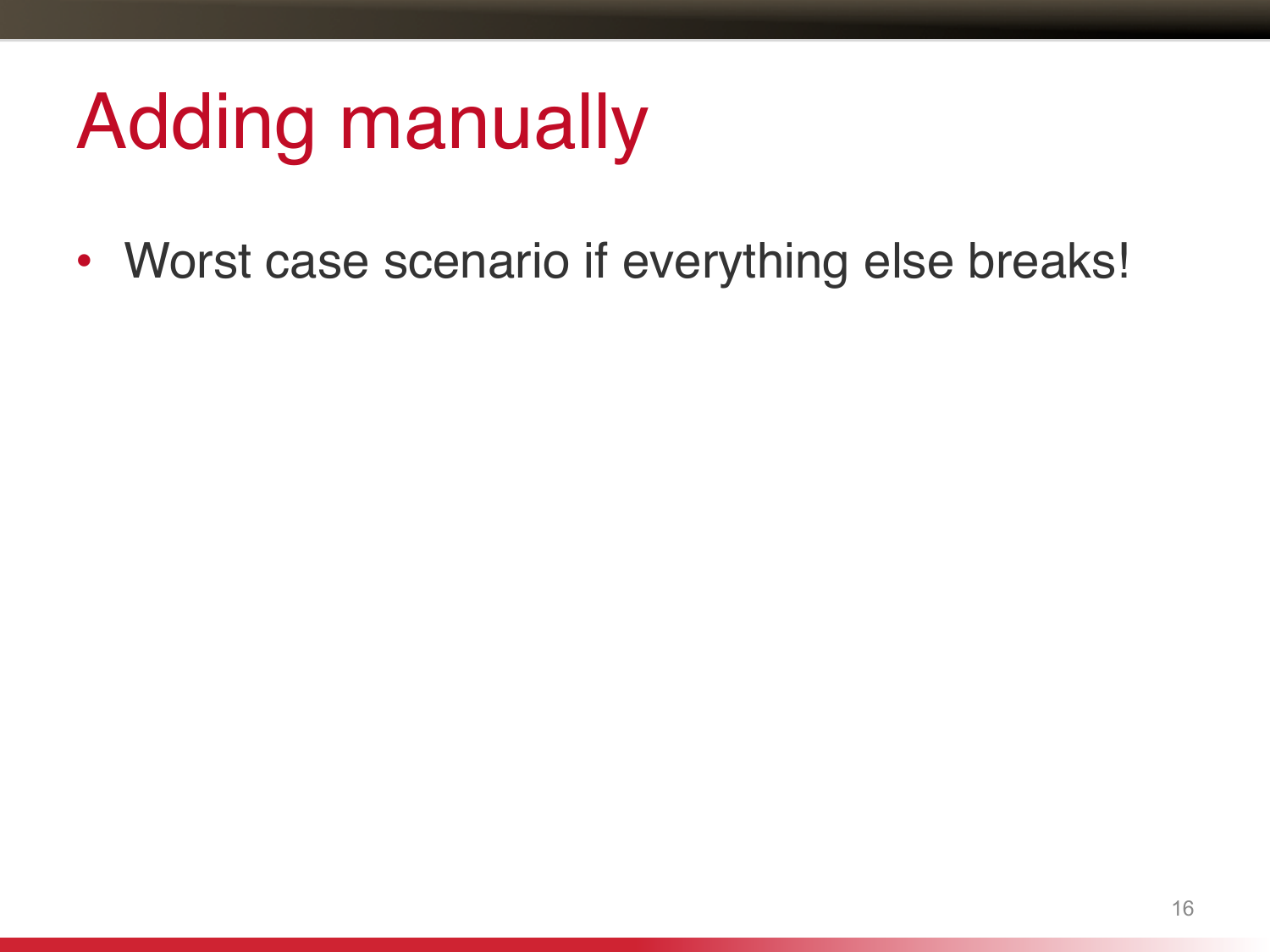#### **Outline**

- Background and installation (~10 min)
- Adding items (~15 min)
- **Organization (~15 min)**
	- **Collections**
	- **Tags**
	- **Searches**
- Citing and writing  $(\sim 15 \text{ min})$
- Syncing and collaborating  $(\sim 15 \text{ min})$
- Questions and wrap-up  $(\sim 10 \text{ min})$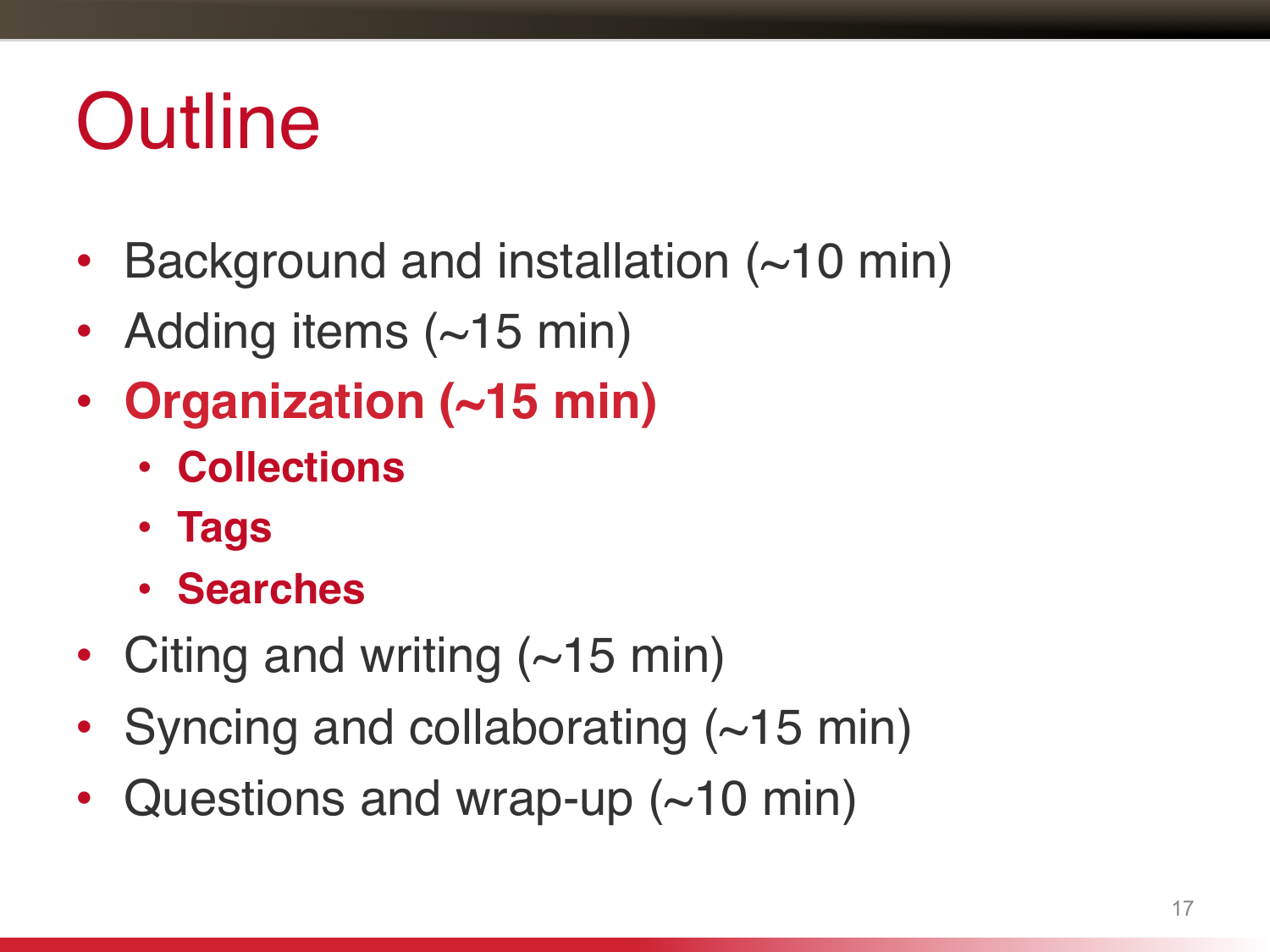#### Creating collections

- Items can be grouped into topical collections
- Items can belong to multiple collections without duplication
- Collections can contain other collections
	- Items added to sub-collections do not appear in parent collection... unless "recursive collections"
- "My Library" is the root collection containing everything across all non-group collections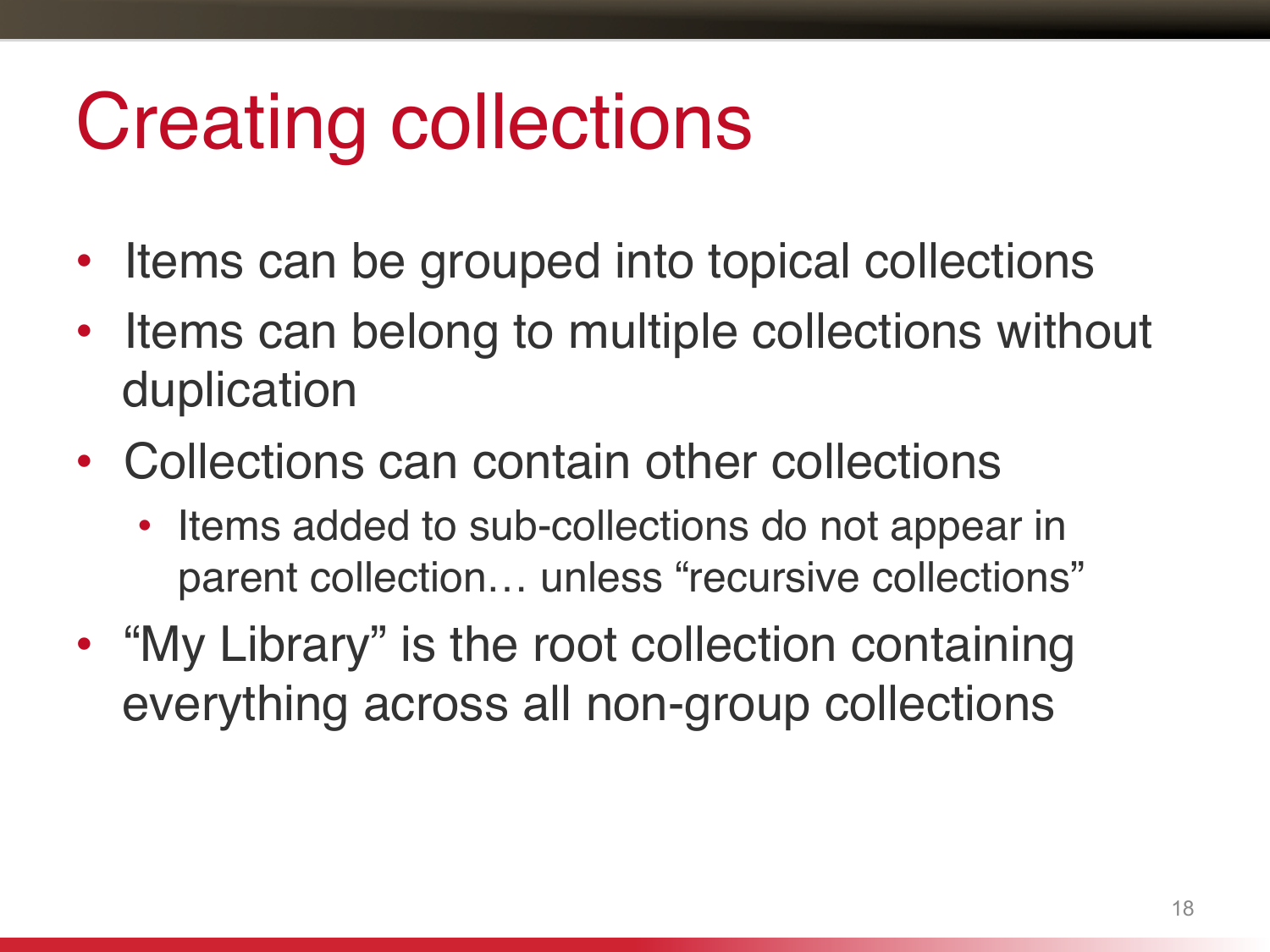### Using tags

- Tags can be used to classify papers without collection ontology
- Tags selector/navigator pane located in lower left
	- Select one or more to sub-sample
- Tags can be manually added in the right pane under "tags"
- Tags can be colored and relabeled globally by right or control clicking on the tag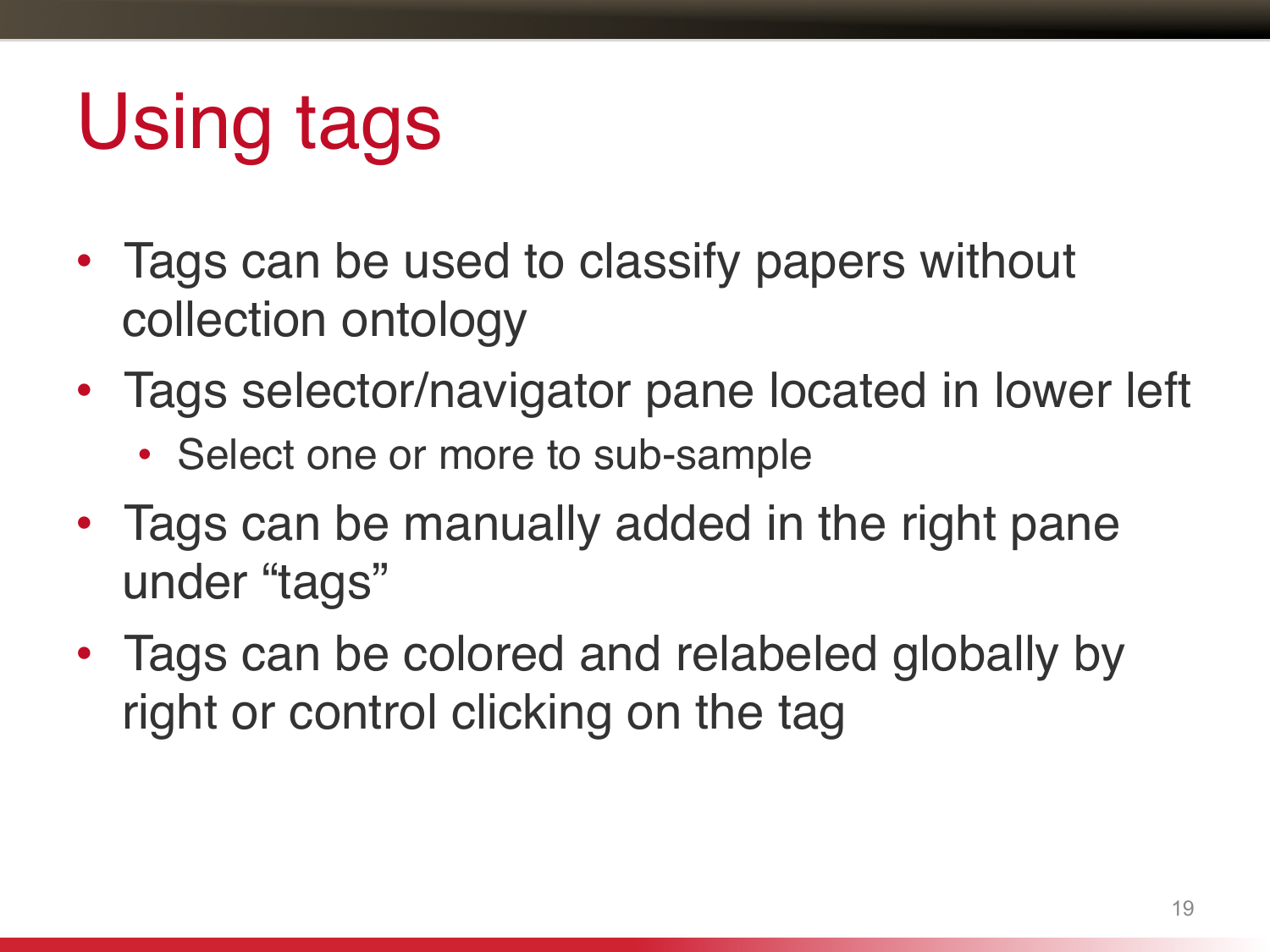#### Searching

- Search can look through just "Title, Creator, Year", "All Tags", or "Everything"
	- Like Evernote, text of documents can be searched with PDF indexing in preferences
- Advanced search can let you perform searches with filters, wild cards, etc.
- Advanced searches can also be saved as a pseudo-collection which are continually updated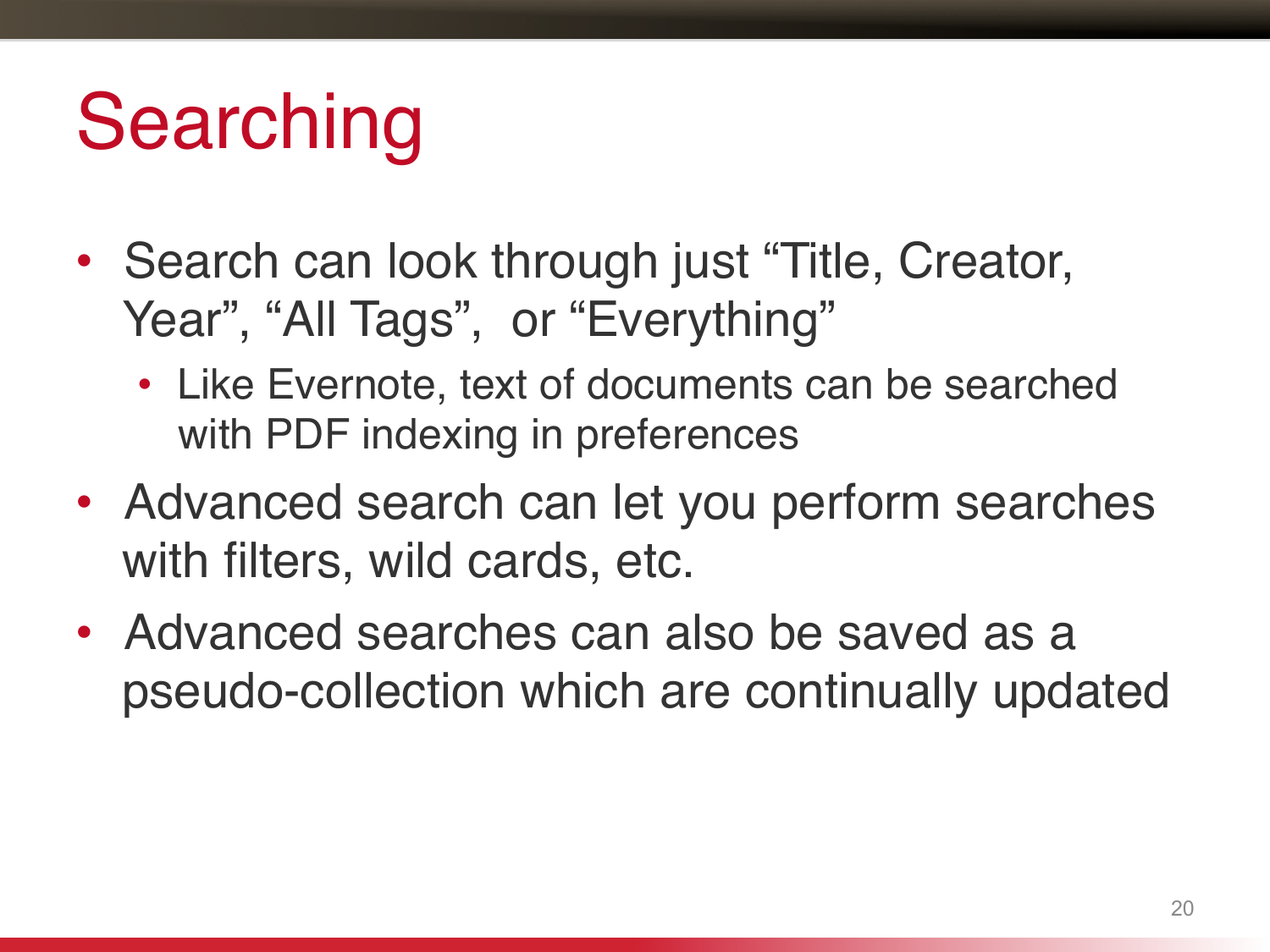#### **Sorting**

- Fields in the center panel can be sorted by properties
	- Title, Author, Date, Journal, etc.
- Properties can be added or removed by clicking the sort icon to the right of column headers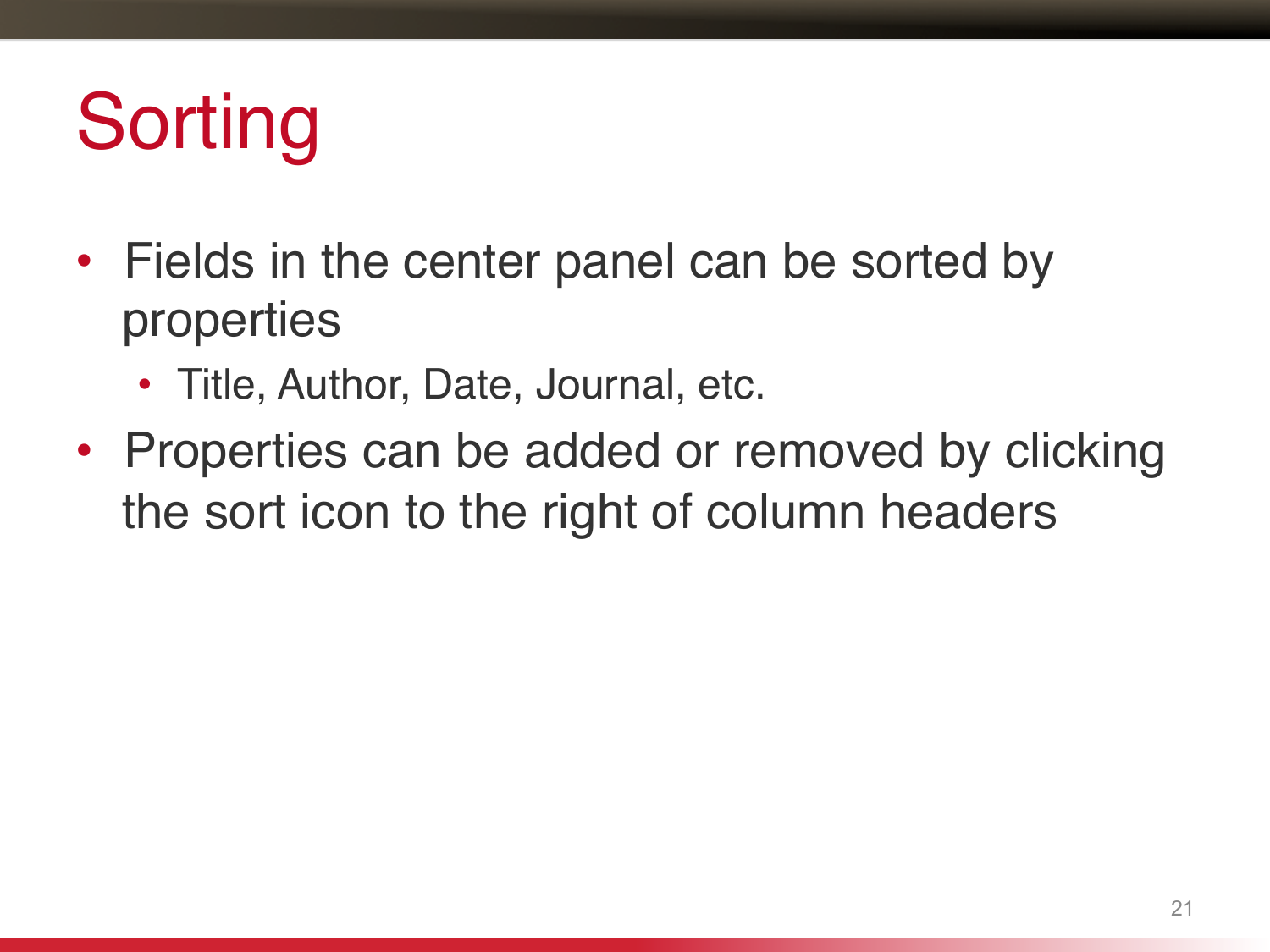#### **Outline**

- Background and installation (~10 min)
- Adding items (~15 min)
- Organization (~15 min)
- **Citing and writing (~15 min)**
	- **Drag & drop bibliographies**
	- **Word processor plugins**
- Syncing and collaborating (~15 min)
- Questions and wrap-up (~10 min)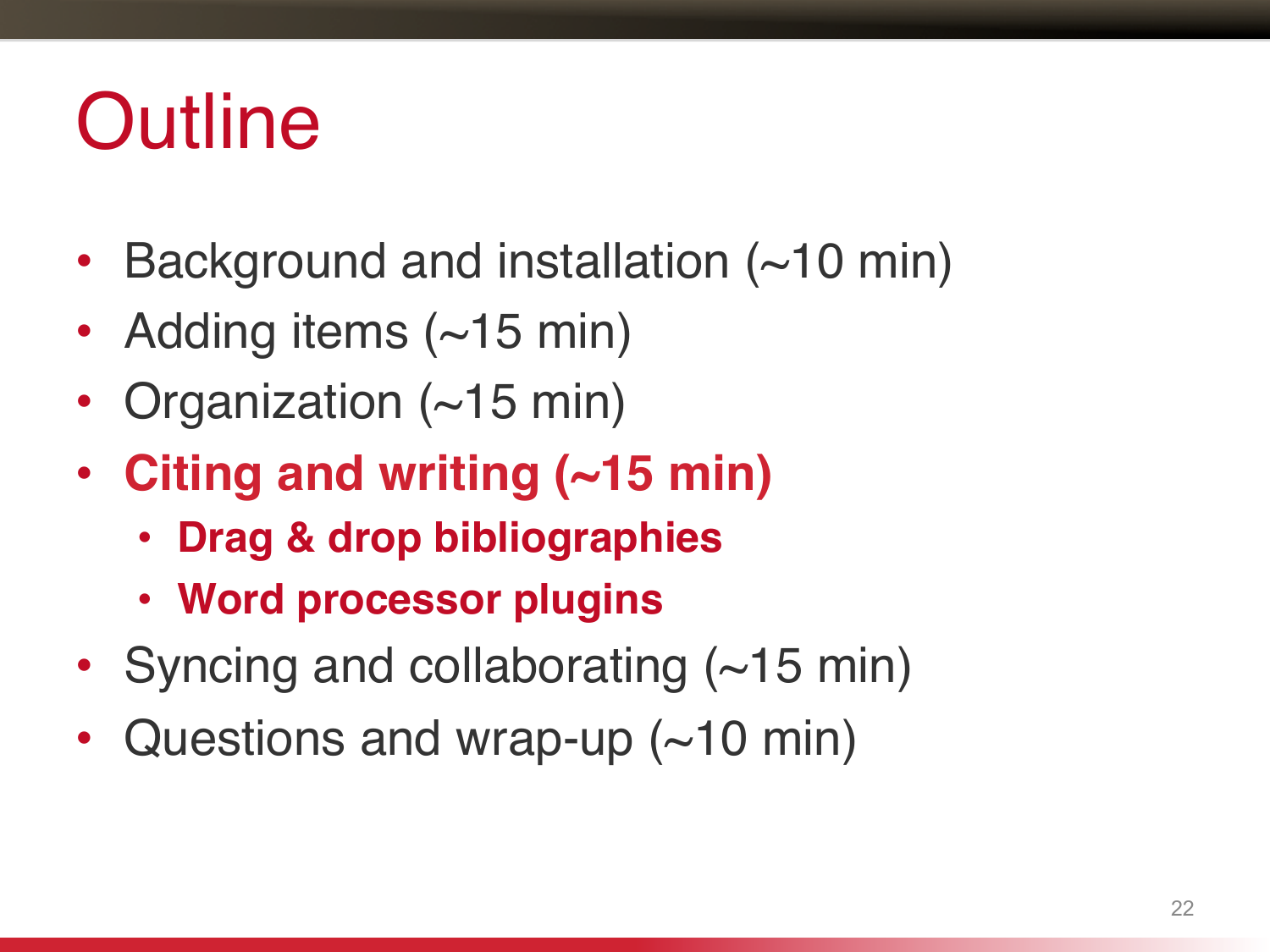### Drag & drop bibliographies

- Select items from center panel
- Hold shift to select continuous items, control to select non-continuous items
- Drag into another window to auto-generate bibliography entries
- Drag while holding shift to auto-generate in-line citations
- Check settings for "Quick Copy" under preferences to change citation style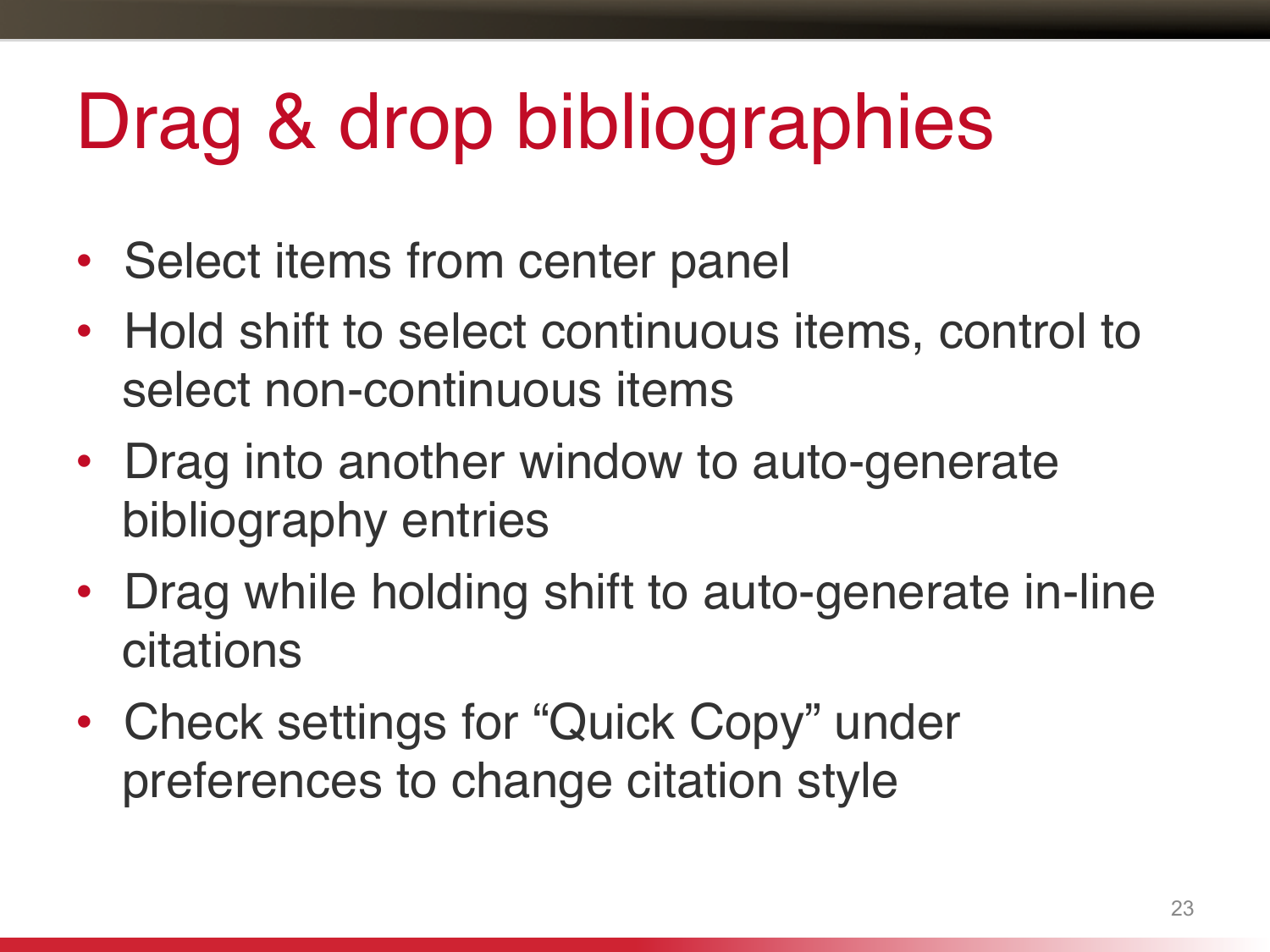#### Word processor plugins

- Create dynamic bibliographies à la EndNote
	- Insert new citation from library or change item in library and bibliography (should) automatically update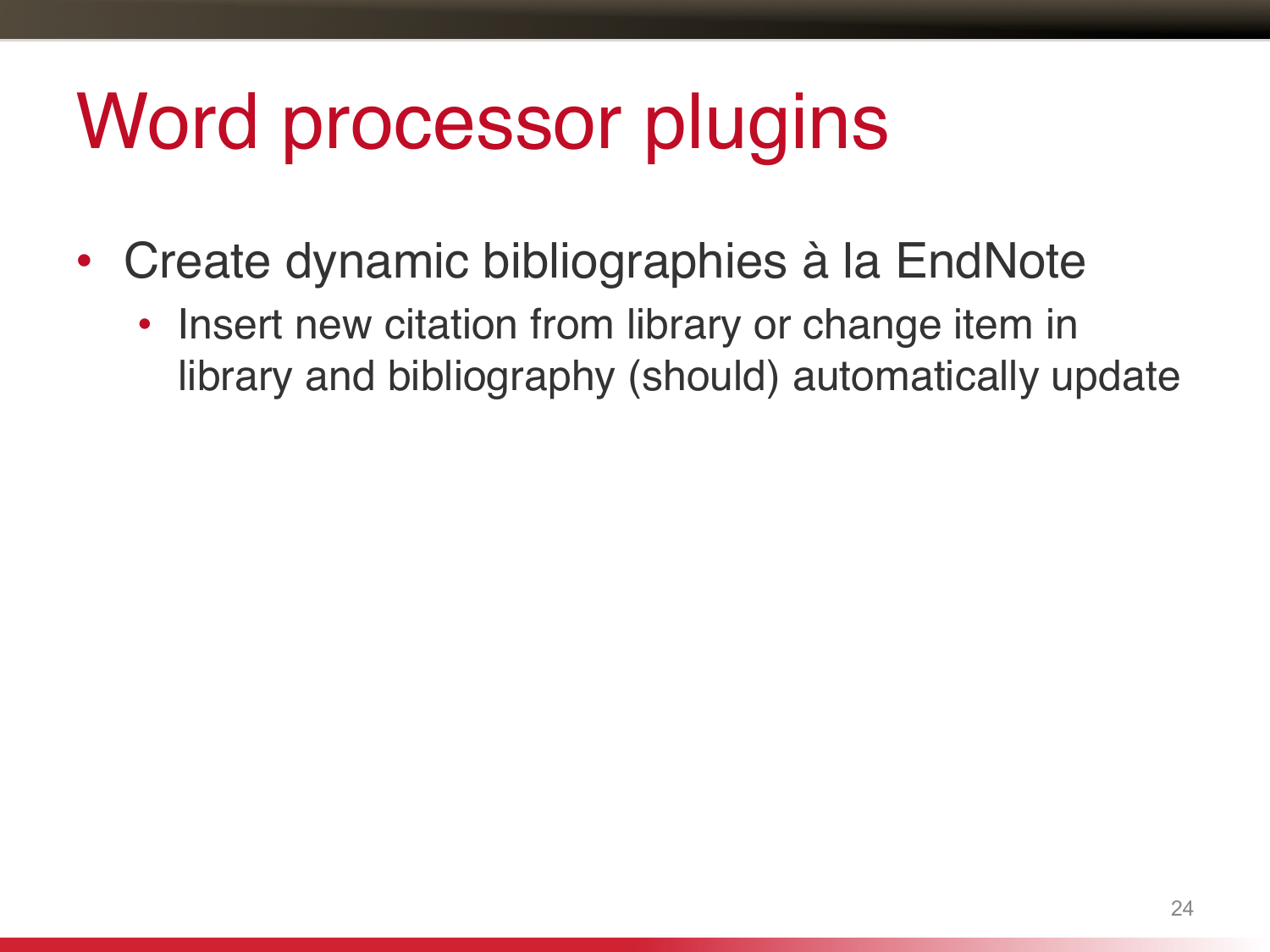#### Export bibliographies

- "Create bibliography" from collections or selections of items
	- Export to RTF, HTML, or clipboard
- "Export bibliography" from collections or selections of items
	- Useful for formats like BibTeX to create bibliography file
	- Migrate library to other formats for colleagues to read…if they're not Zoterians :)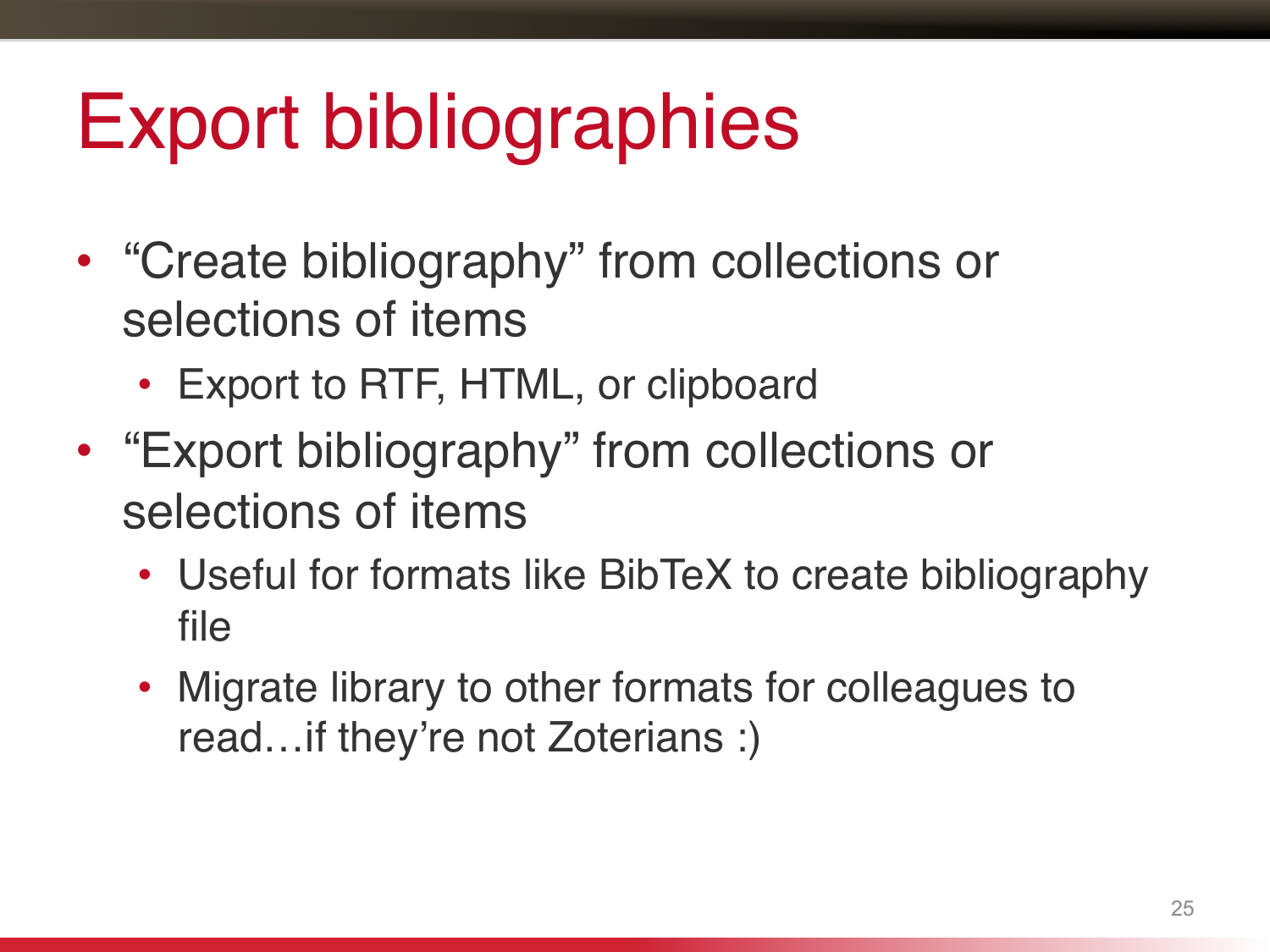#### **Outline**

- Background and installation (~10 min)
- Adding items (~15 min)
- Organization (~15 min)
- Citing and writing (~15 min)
- **Syncing and collaborating (~15 min)**
	- **Syncing to Zotero drive, Dropbox, etc.**
	- **Setting up & maintaining groups**
- Questions and wrap-up (~10 min)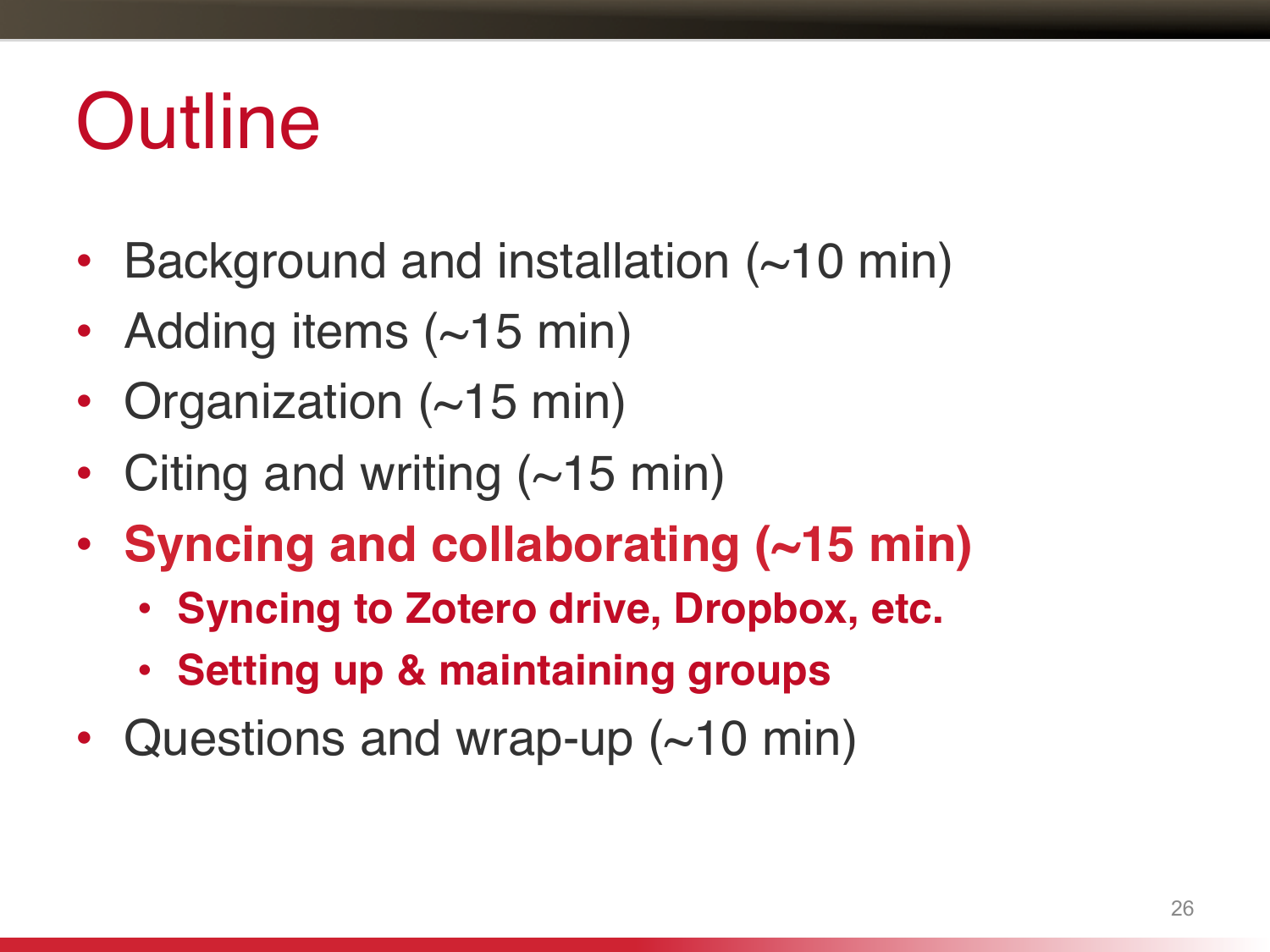#### Syncing to Zotero drive

- Create account on Zotero.com
	- First 300 MB free! But \$60/year buys 6 GB
- Input credentials into "Sync" within preferences
- All attachments, notes, items, collections in library and changes to them are synchronized to "cloud" automatically
	- No undo or revision control  $\rightarrow$  not a replacement for backing up! *BE CAREFUL*!
- Possible—but not ideal—to setup with Dropbox
	- https://www.zotero.org/support/sync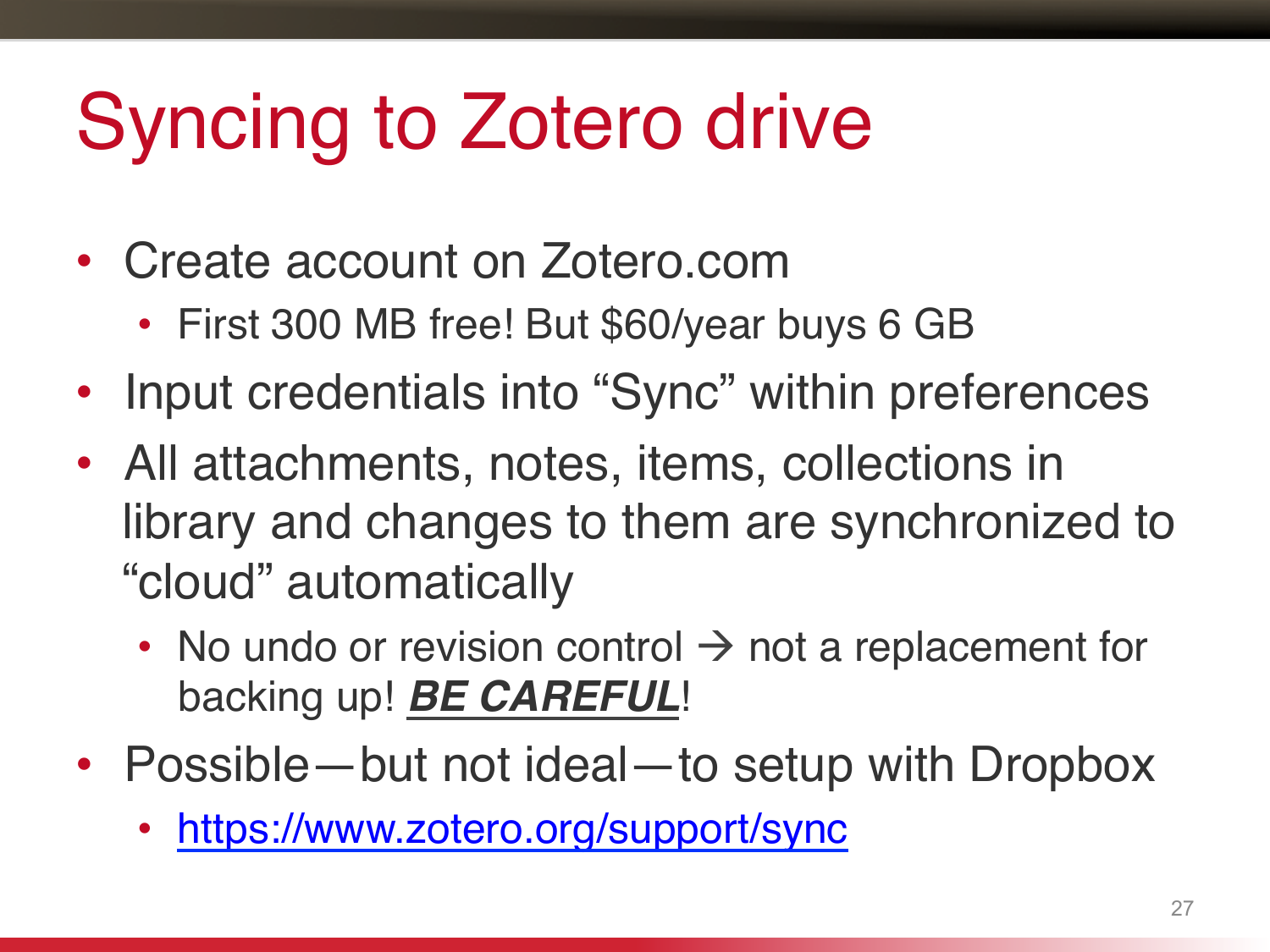### Setting up & maintaining groups

- Groups allow collections to be share across a class, colleagues, or larger project
- Creating a new group will launch browser window
	- **Private** groups are invite only and hidden from search
	- **Public, closed** groups are invite only but searchable
	- **Public, open** groups allow anyone to join
- Other settings
	- Roles: Members, Administrators, Owners
	- Library: Visibility, Editing permissions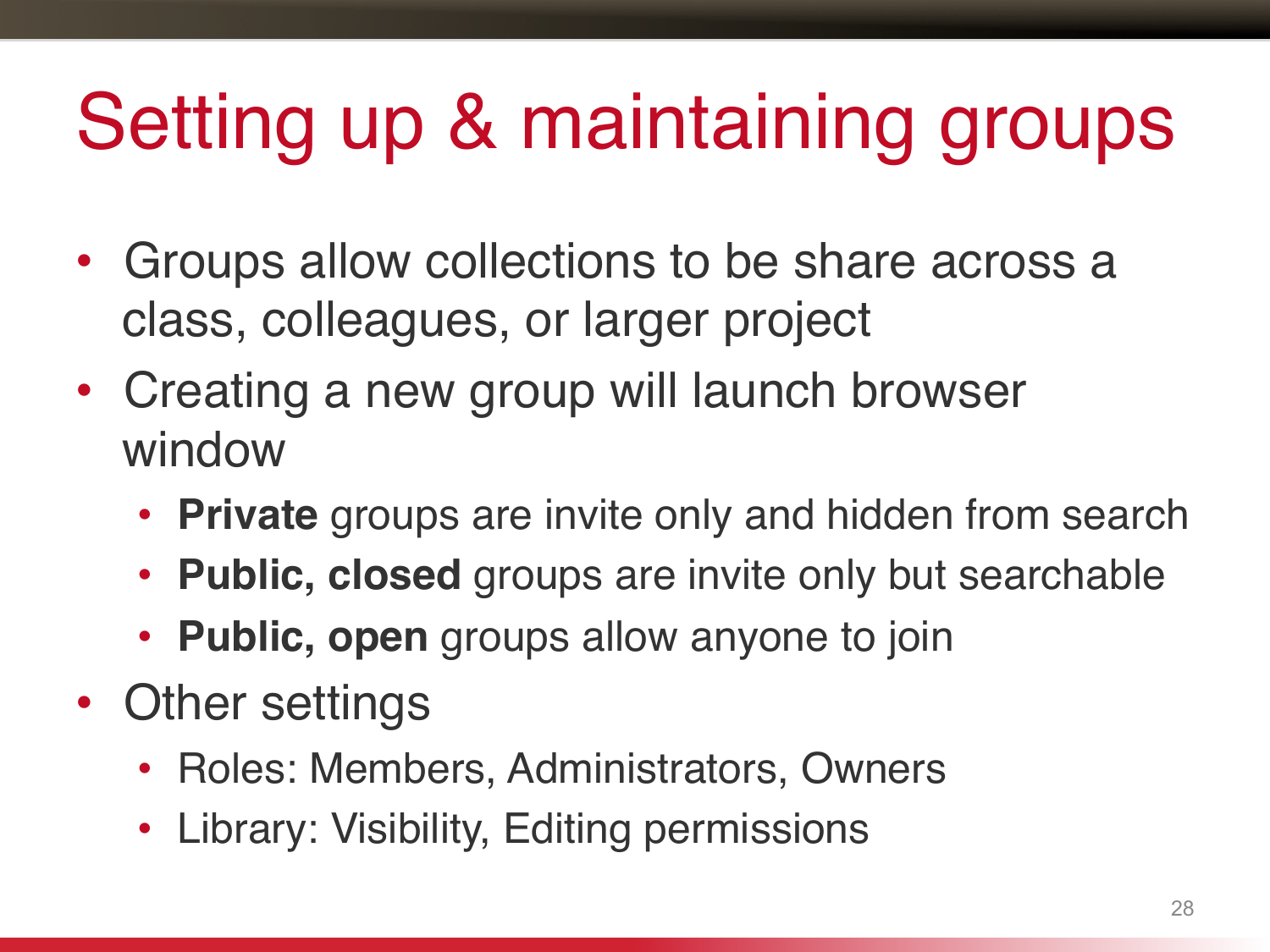#### **Outline**

- Background and installation (~10 min)
- Adding items (~15 min)
- Organization (~15 min)
- Citing and writing (~15 min)
- Syncing and collaborating  $(\sim 15 \text{ min})$
- **Questions and wrap-up (~10 min)**
	- **Plugins**
	- **Customizing styles**
	- **Other Zotero resources**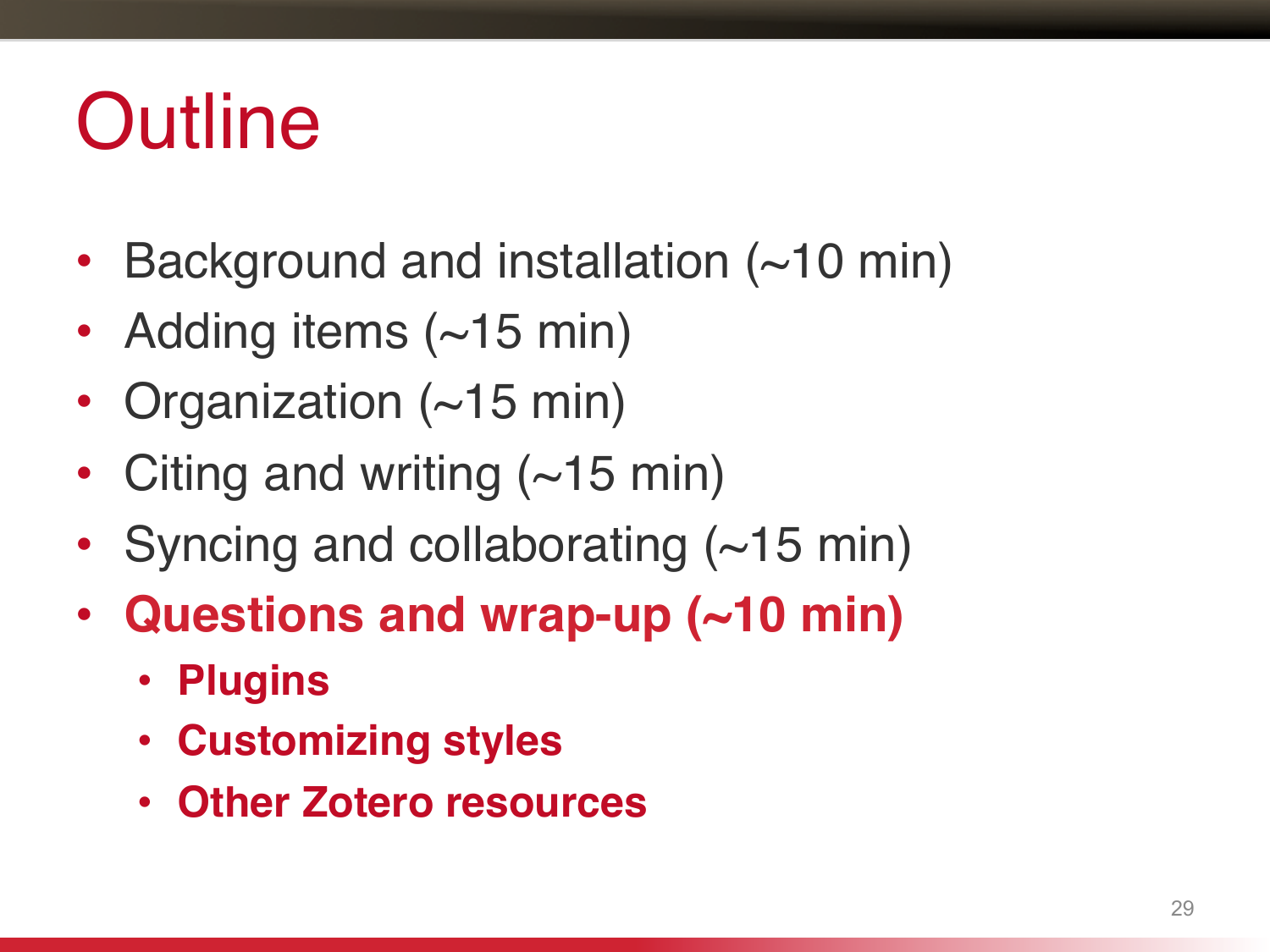### **Plugins**

- Strong developer community has created ecosystem of plugins for a variety of uses
	- Desktop integration/querying Qnotero, ZotQuery
	- Metadata importing/exporting ZotFile, AutoZotBib
	- Data visualization Zotero Maps, Paper Machines
	- Website Zotpress, ZoteroImport for Omeka, BiblioZotero for Drupal
	- Word processors InDesign, LaTeX/Sublime

#### **https://www.zotero.org/support/plugins**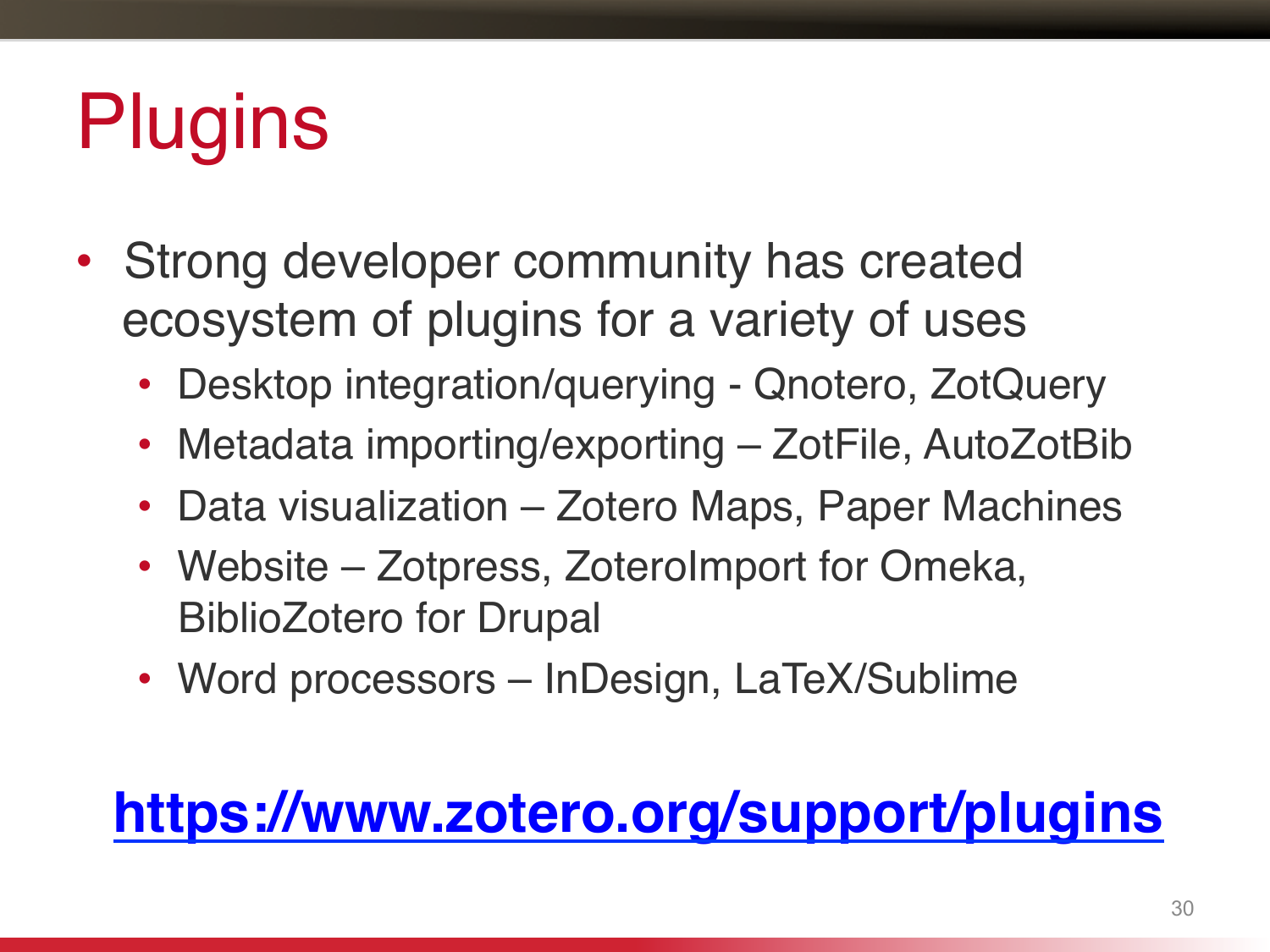#### Customizing styles

- Zotero ships with several dozen popular citation styles (APA, MLA, Chicago, Harvard, etc.)
- Over 6,750 additional styles can be found in Zotero Style Repository
	- https://www.zotero.org/styles
- New styles can be written in the Citation Style Language
	- https://www.zotero.org/support/dev/citation\_styles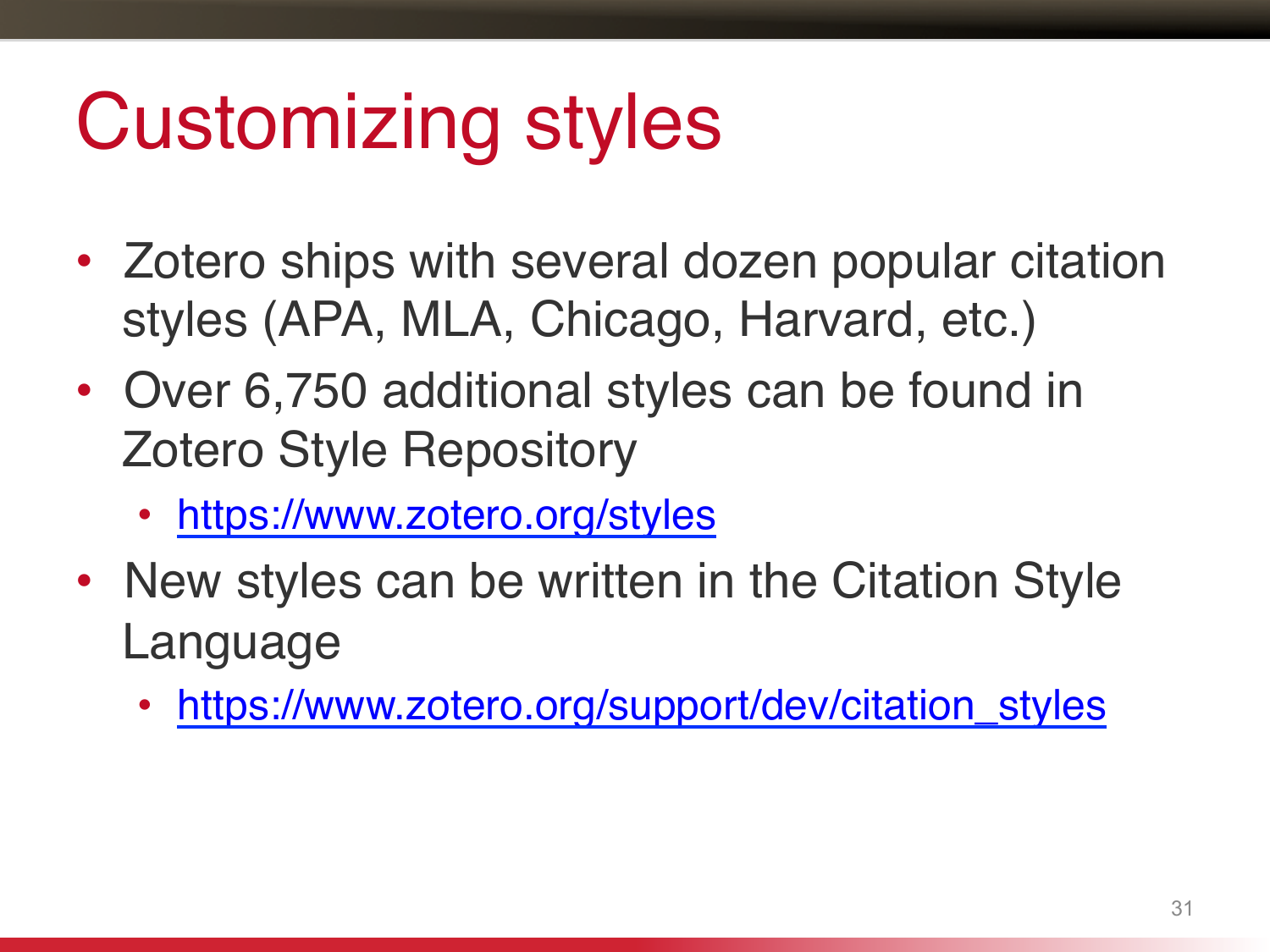#### Other Zotero resources

- Zotero Documentation:
	- http://www.zotero.org/support/
- Third-Party Documentation:
	- http://www.zotero.org/support/ third\_party\_documentation
- Zotero evangelist listserv:
	- https://groups.google.com/forum/#!forum/zoteroevangelists
- Zotero developer listserv:
	- https://groups.google.com/forum/#!forum/zotero-dev